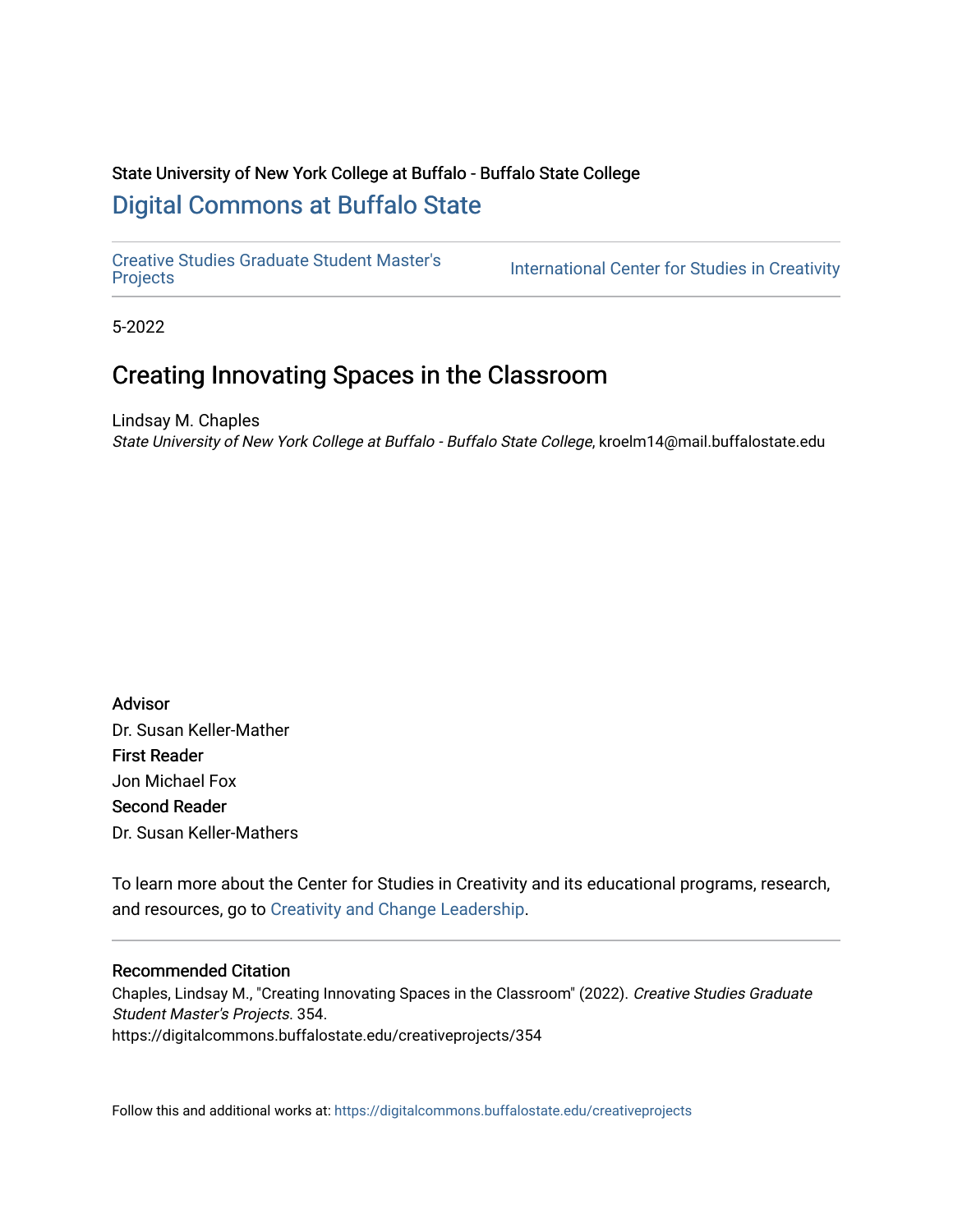# **Creating Innovating Spaces in the Classroom**

How might we create a physical environment in a classroom that will promote creativity?

An abstract of a project in

Creativity and Change Leadership

by

Lindsay M. Chaples

Submitted in Partial Fulfillment

of the Requirements

for the Degree of

Master of Science

May 2022

Buffalo State

State University of New York

Department of Creativity and Change Leadership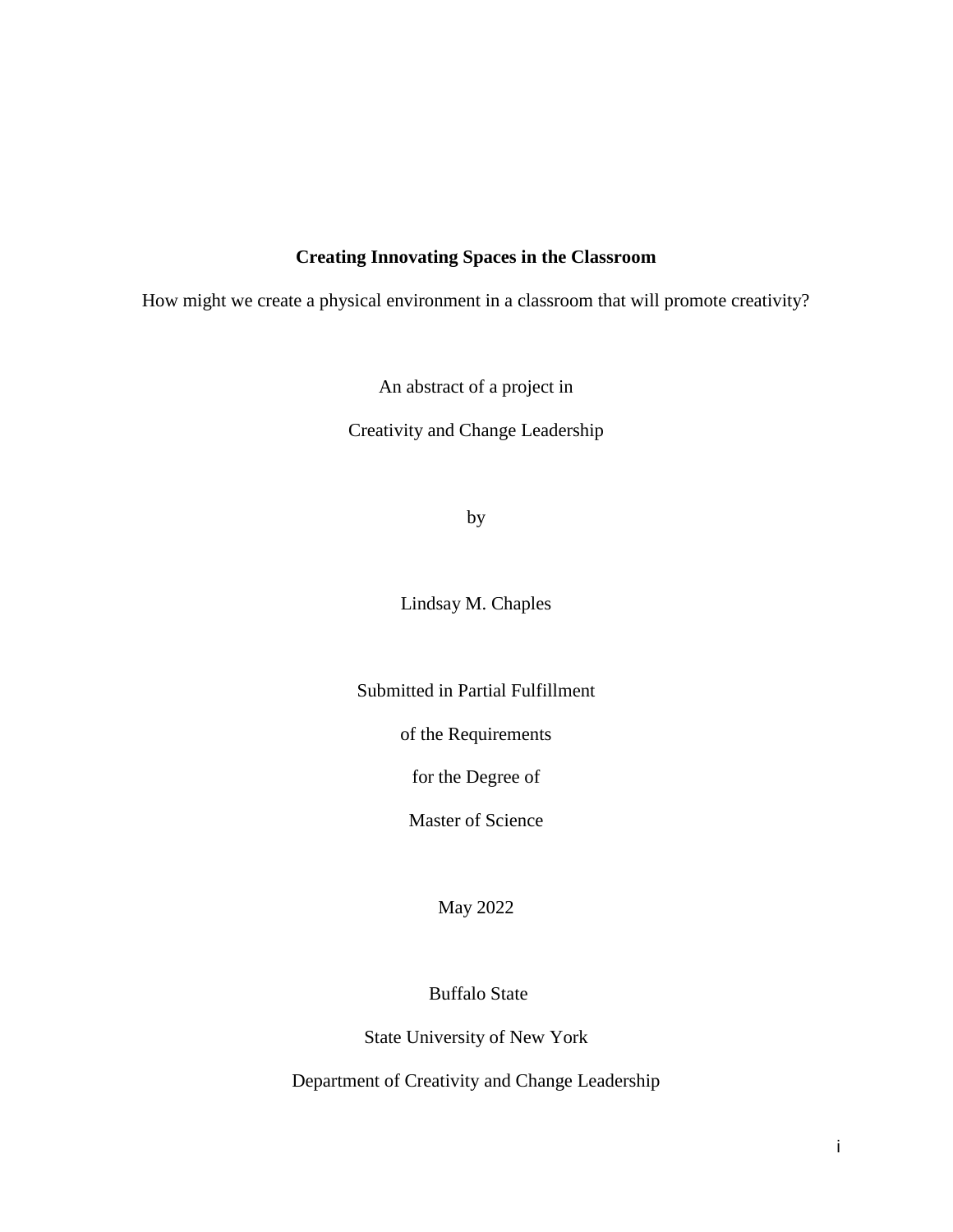### **Abstract of Project**

This project is about how the setup and physical furniture of a classroom can promote creativity in the environment of the classroom. Students in today's classrooms should be able to use the Creative Problem Solving (CPS) techniques in a classroom and not be hindered by the design of the physical environment. Some physical design elements for a classroom that promote creativity are having flexibility with movable furniture, simple designs, separated spaces, and which can also be enhanced with healthy movement. By adding these elements, we as teachers are creating a space that will lead to more creativity, collaboration, and cooperative learning. The purpose of this project is to look at different furniture options to promote and foster creativity. Overall, to promote creativity and to show others that the setup of a classroom does have a big impact on students' success and creativity. To create a space where creativity is welcomed from the student walking through the door. To transform a traditional classroom into a collaborative and active learning space for students to foster creativity. As curriculum is changing, furniture, design and the layouts of the classrooms should also be changing to meet the demands of modern form.

*Key words: creativity, collaboration, cooperation, classrooms design, furniture,* 

 $\overline{\phantom{a}}$  , and the contract of the contract of the contract of the contract of the contract of the contract of the contract of the contract of the contract of the contract of the contract of the contract of the contrac

*elementary classroom*

Lindsay Chaples

 Lindsay Chaples May 22, 2022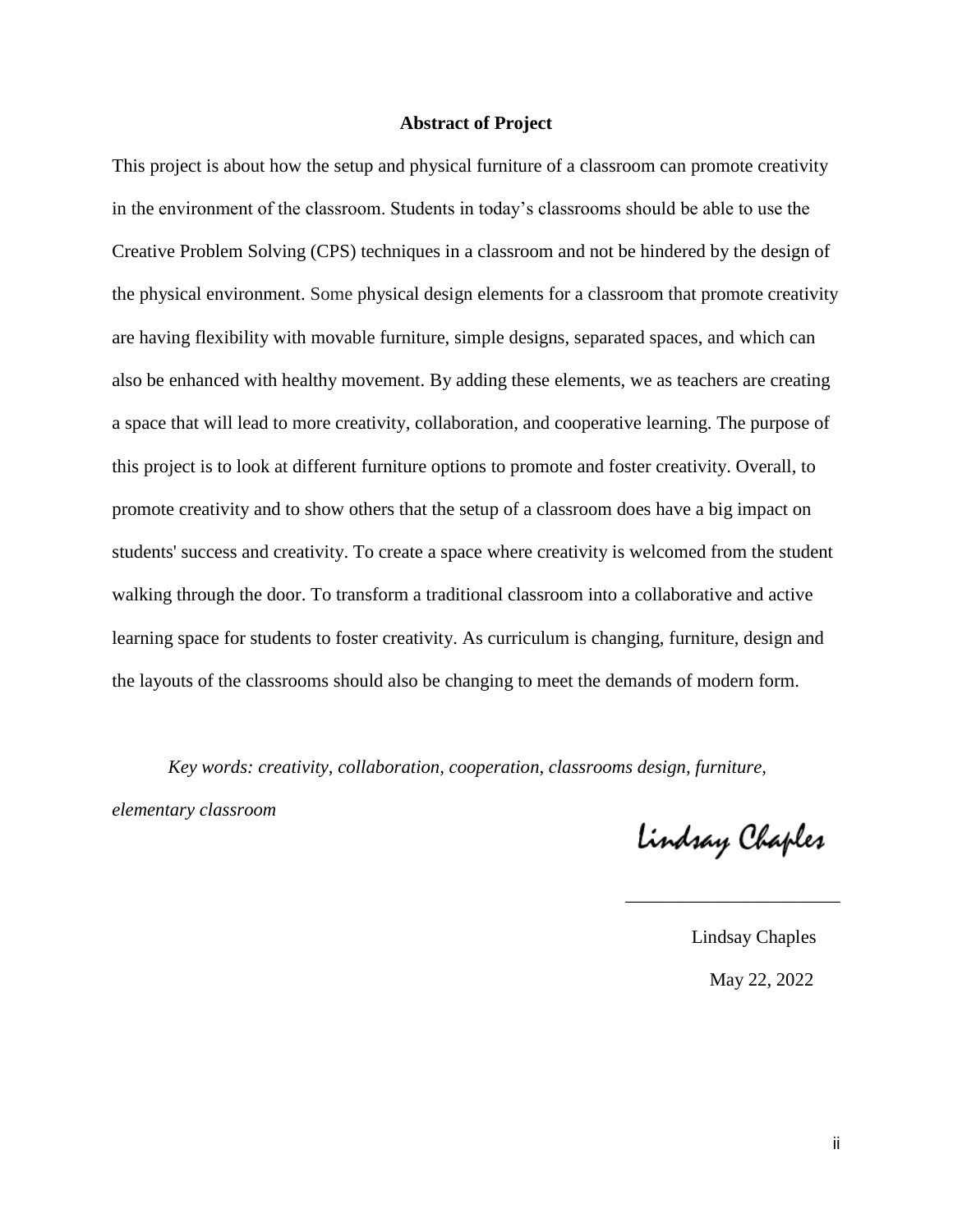Buffalo State State University of New York Department of Creativity and Change Leadership

> A Project in Creativity and Change Leadership

> > by

Lindsay Chaples

Submitted in Partial Fulfillment of the Requirements for the Degree of

> Master of Science May 2022

Dates of Approval:

5/17/2022 Ausun Keller-Mathers

Dr. Susan Keller Mather Associate Professor

5/17/2022 Jon Michael H

Jon Michael Fox Lecturer

5/17/2022 \_\_\_\_\_\_\_\_\_\_\_\_\_\_\_\_\_\_\_\_\_\_\_\_\_\_\_\_\_\_\_\_\_\_\_\_\_\_

Lindsay M. Chaples **Student**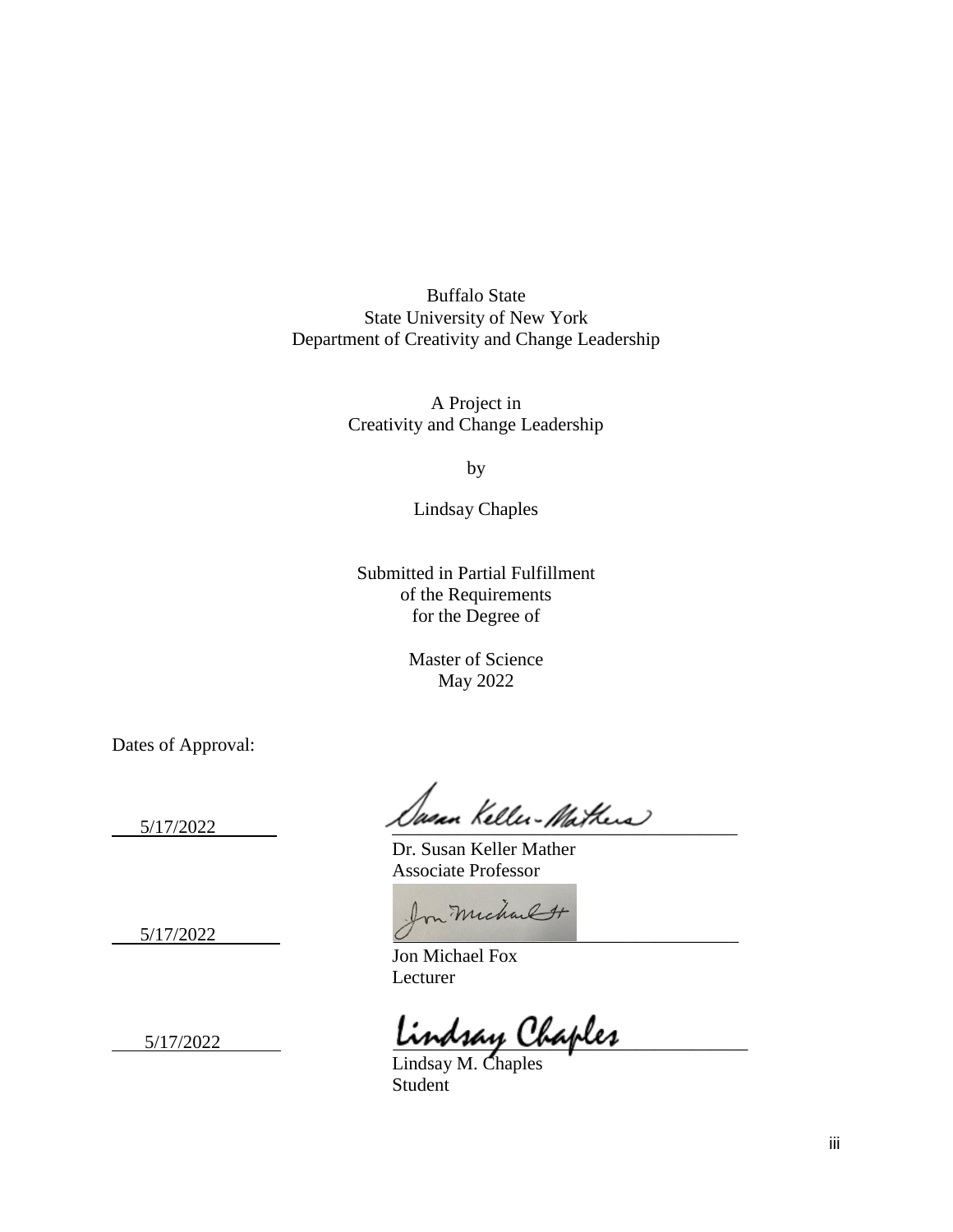## **Copyright Notice**

Copyright © 2022 by Lindsay Chaples. All rights reserved. The works of authorship contained in this paper, including but not limited to all text and images, are owned, except as otherwise expressly stated, by Lindsay Chaples and may not be copied, reproduced, transmitted, displayed, distributed, rented, sublicensed, altered, stored for subsequent use, or otherwise used in whole or in part in any manner without the prior written consent of Lindsay Chaples, except to the extent that such use constitutes "fair use" under the Copyright Act of 1976 (17 U.S.C. §107), with an attached copy of this page containing the Copyright Notice. The principle of fair use specifies that a teacher may fairly copy 10 percent of a prose work, up to 1,000 words.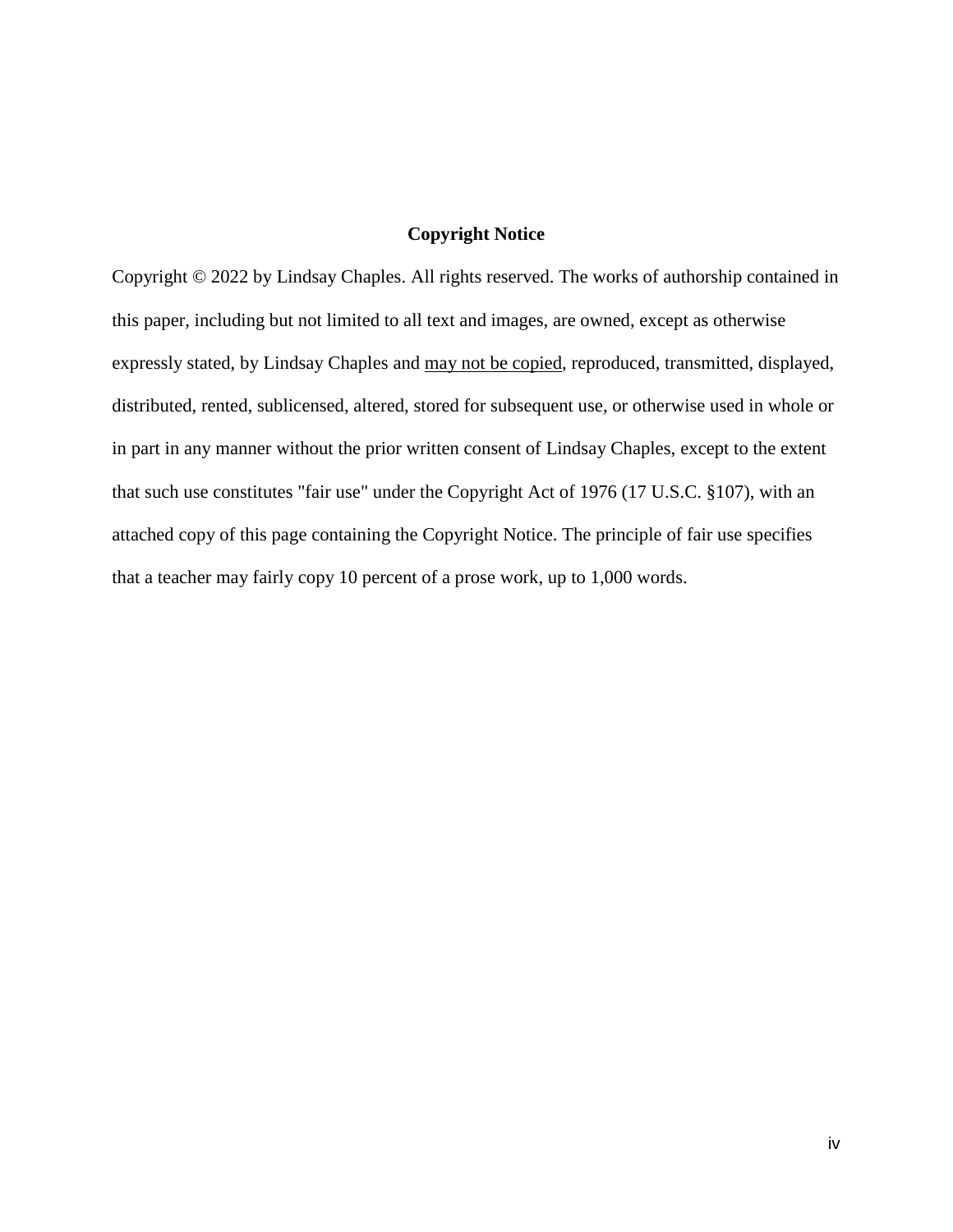## **Acknowledgements**

I would like to dedicate my work to my family and particularly to my children, Brody and Annabelle. This degree shows that we are all able to grow our creativity in and throughout our lives. May you always take a risk and navigate the world with a few more creative turns. To always share joy and kindness towards others and for your love and support, I thank you.

I would also like to give a special thanks to my husband, Shawn. He was the one who pushed and encouraged me to begin my master's program. I am thankful for all your support and time.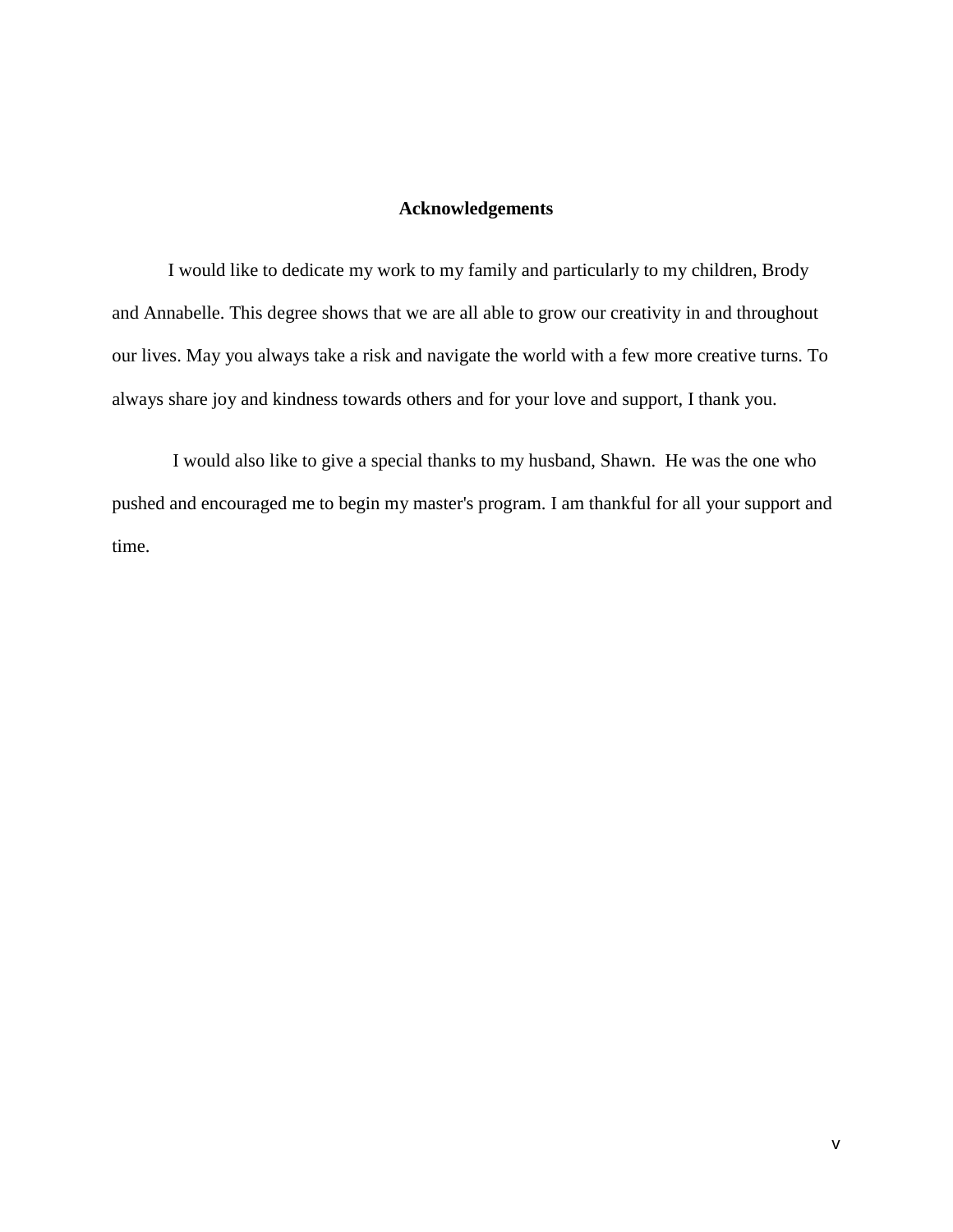# **Table of Contents**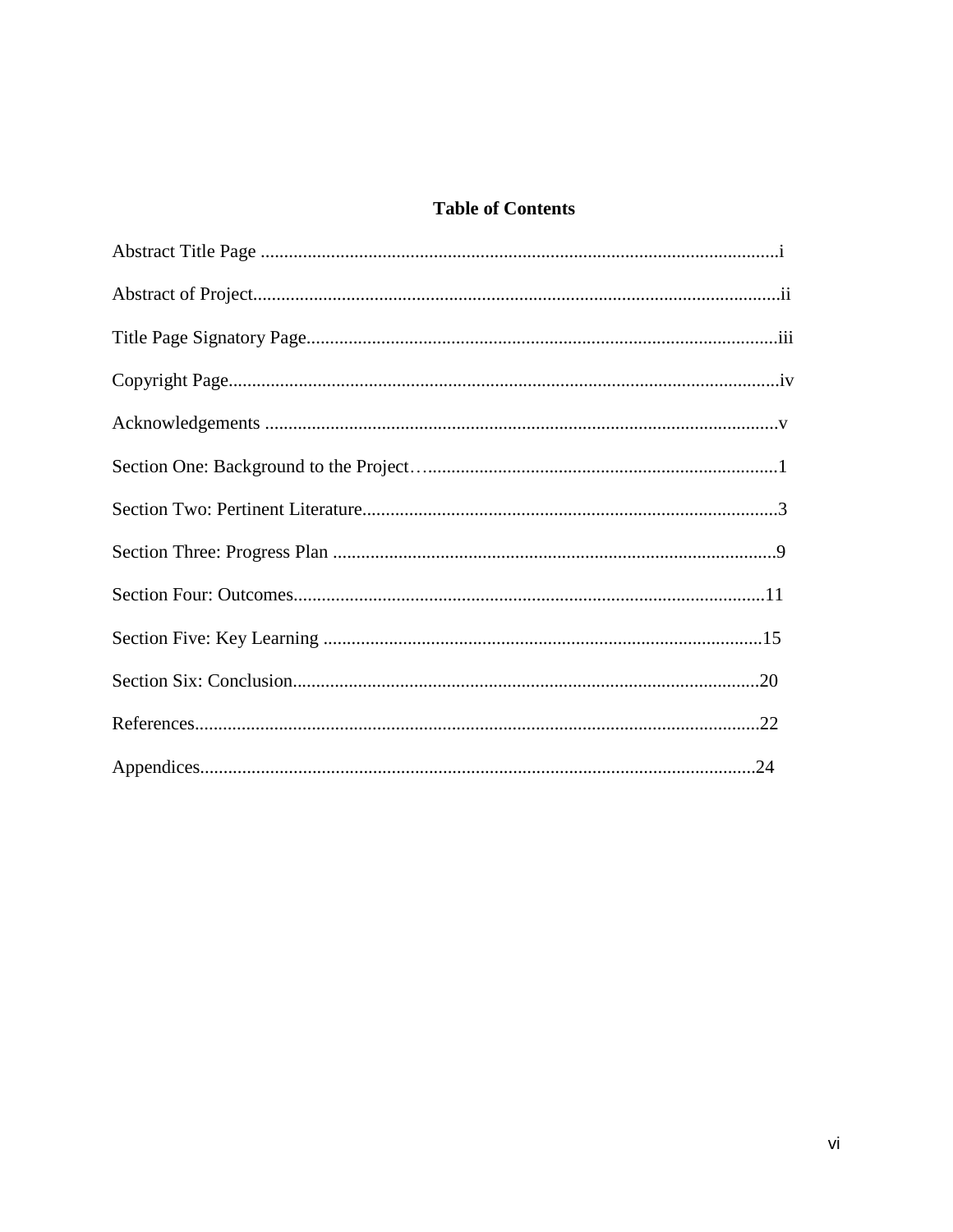#### **SECTION ONE: BACKGROUND TO THE PROJECT**

#### **Purpose and Description of Project**

Creativity is a major push for 21st century learning, so why not start with our students' education and design of the classroom. This project focuses on what classrooms' physical environment and design will look like to promote collaboration to enhance creative thinking skills. Students in today's classrooms should be able to use the Creative Problem Solving (CPS) techniques in a classroom and not be hindered by the design of the physical environment. This should be showing students that they do have a space to be creative, as it provides a simple repeatable way for groups to make new challenges and come up with effective solutions (Vehar,1997). Some ideas of physical design elements for a classroom that promote creativity are having flexibility with movable furniture, simple designs, separated spaces, and which can also be enhanced with healthy movement. By adding these elements, we as teachers are creating a space that will lead to more creativity, collaboration, and cooperative learning. The purpose of this project is to look at different furniture options to promote and foster creativity. My goal is to promote creativity and to show others that the setup of a classroom does have a big impact on students' success and creativity.

I want to create a space where creativity is welcomed from the student walking through the door! My project goal is to transform traditional classrooms into collaborative and active learning spaces. As curriculum is changing, furniture and the looks in the classroom should be changing to meet the demands of modern form.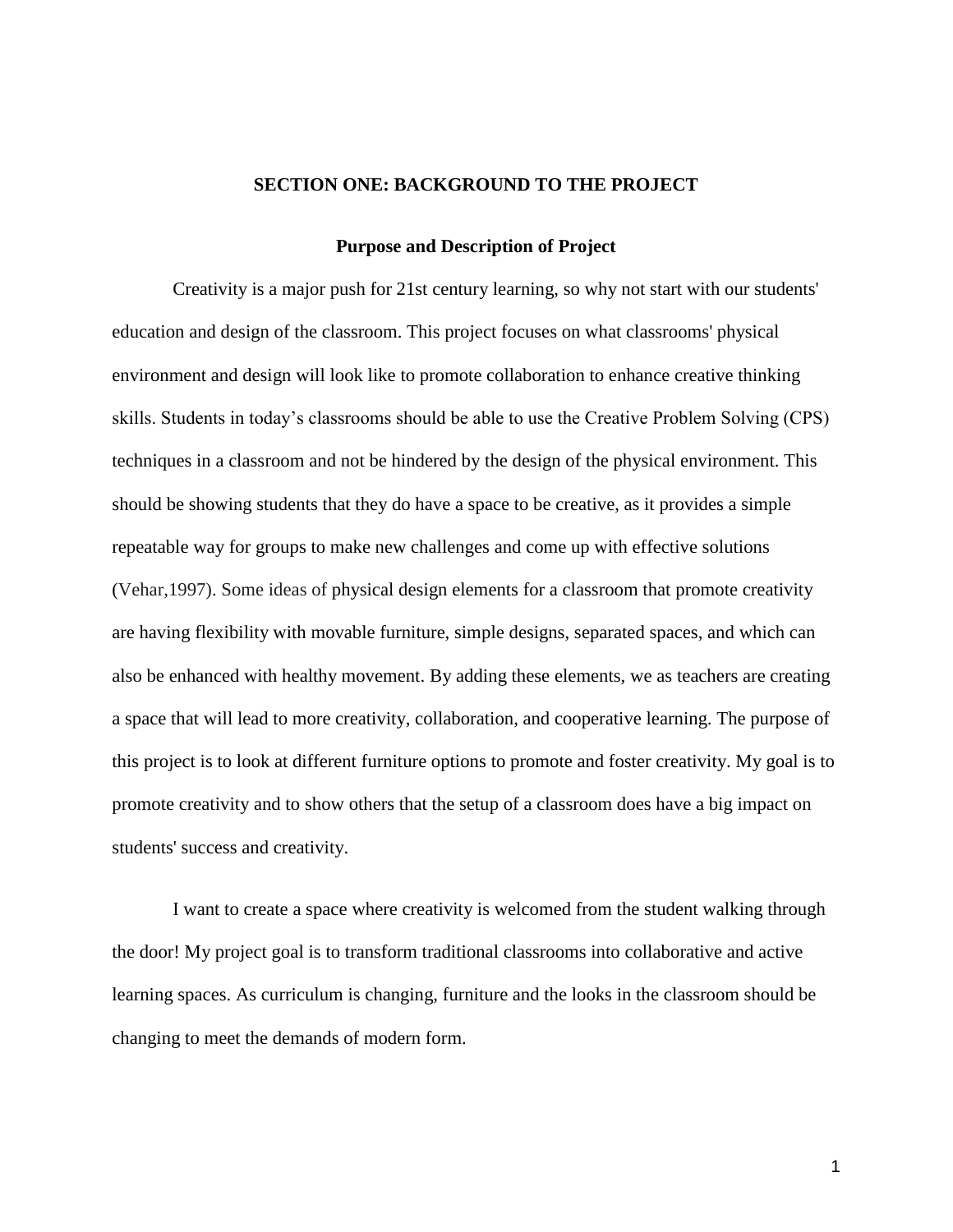### **Rationale for Selection**

The setup of a classroom can change the feeling or environment of the classroom. Designing a classroom into a creative classroom space has always been a passion of mine. Different stores, restaurants, and homes are changing to fit our new 21st century innovation style, so why not our classrooms. As a teacher, I do not see much changing with designs of a classroom but see a need for it. With choosing Creativity Studies at SUNY Buffalo State, I have found the drive to see how we can take steps to foster creativity with our environment designs. In a previous class, I worked in a group and created a Likert scale that focused on asking others what type of physical space makes them the most creative. The results were intriguing, and I wanted to know more about how different environments can foster our creativity. Including the literature search, I have been working with different design furniture companies and design teams to see what they have found in collaboration with the school environments. The overarching question is, how might we design a classroom that will foster and promote creativity? This project provides different categories to consider when designing a classroom. One of my major focuses is on collaborative spaces – this is due to the inverse of a traditional classroom layout which doesn't provide this.

As teachers, we want to create an ideal learning environment for all learners. Creativity and learning are both skills that can be adaptable to different situations. Both have a focus on flexibility and movement. The set up and physical design of the classroom are important in building that flexibility. This will have a positive impact to make learning in the classroom come together to be engaging and build curiosity.

2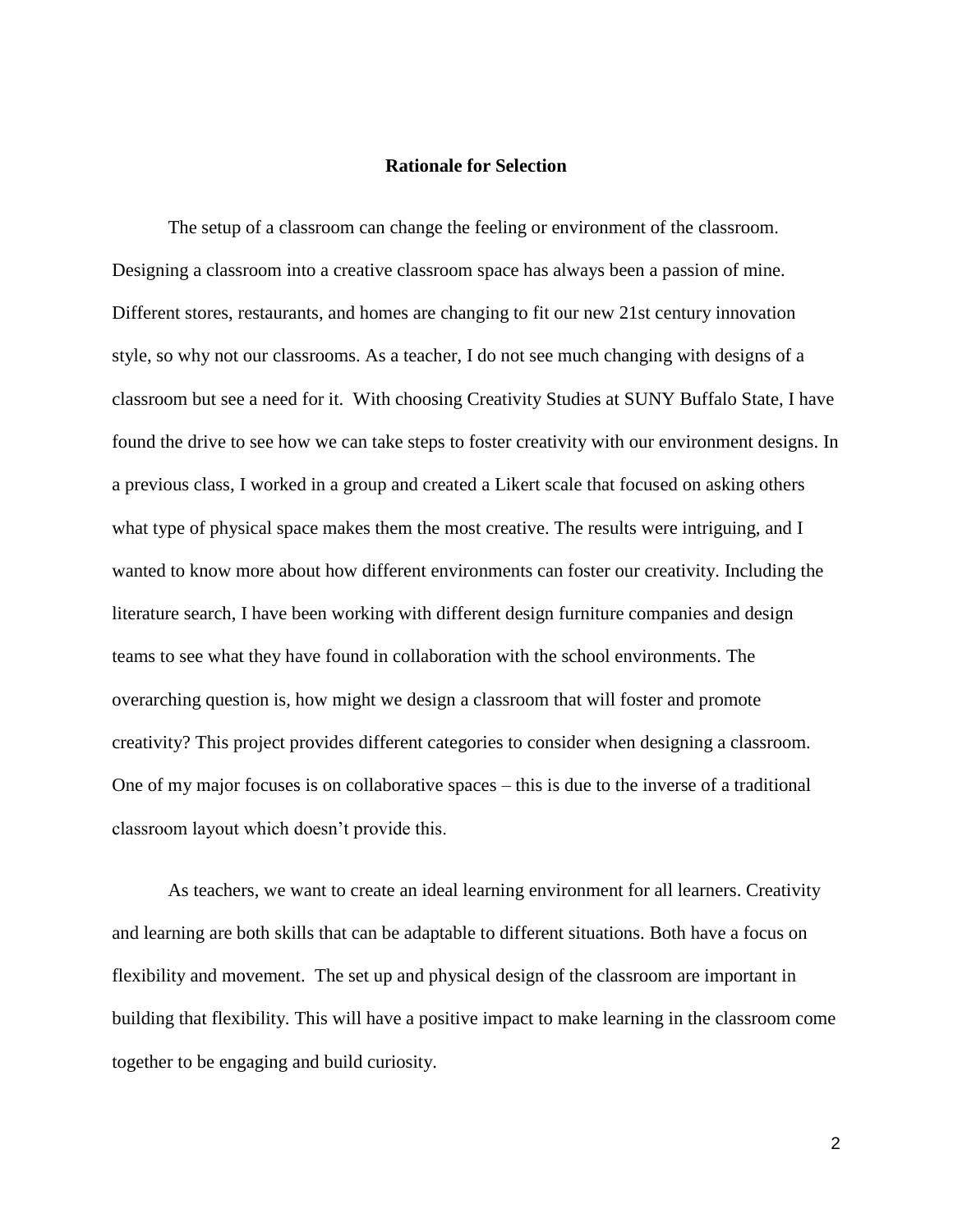# **SECTION TWO: PERTINENT LITERATURE AND RESOURCES A Look Around**

As we walk into a space the first thing we notice is what is around us – our surroundings. A physical arrangement of the classroom can send an immediate message to the students or show the role of independence, choice, and creativity in the class. Our brains and bodies are stimulated by what we see and how it makes us feel. Students need a secure space in which to create – a creative, friendly classroom (Starko, 2021). Our classrooms should show flexibility and collaboration throughout. As proposed by Beghetto and Kaufman (2017) the most difficult part of enrichment learning, and teaching is getting teachers to stop teaching and to become facilitators of learning – the proverbial "guide on the side" rather than the dissemination of information. So how does the environment play a role in this? Can we build more collaboration spaces and make teachers move into the facilitator's role? We can start with small moves in the set up and physical space of the classroom. The overall goal is to make the environment flexible, comfortable, and engaging to the classroom itself.

#### **Preschool Imaginary Play and Collaboration**

We can start by looking at what we see in the classrooms today, with comparing a preschool classroom to what you see in a 5th grade classroom. The set up and environment tend to look different through the years, but why? Why don't we still have centers or areas to distinguish different types of learning? The preschool classroom is usually set up into different sections designated for different scenes or imaginative play. Some may include a kitchen center, library, calendar, rug, blocks, Legos, and/or a puppet area. The tables may be arranged into groups without name tags or seat assignments. The preschool classroom is set up to promote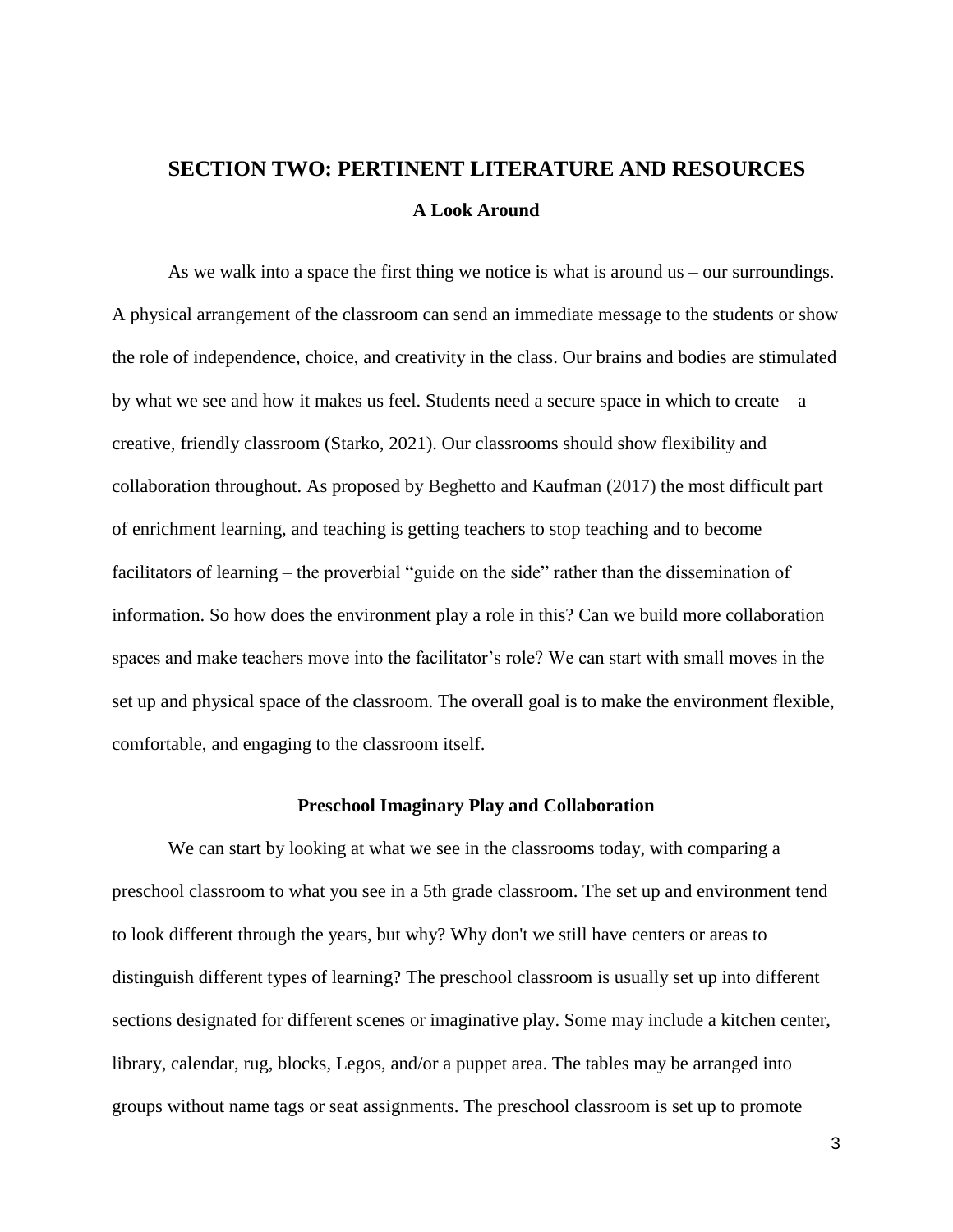movement or imaginative play through specific centers or tables. Walking to a  $5<sup>th</sup>$  grade classroom, we see rows or groups of four. A whiteboard in the front of the room, with assigned desk or name tags to label seating arrangements. Why is it then when compared to an upper elementary level we see more rows or basic groups of four students? Does that promote collaboration and creativity? No, almost the inverse promotes individualized learning or conformity. This classroom environment shows how students may be hindered to move and collaborate with others. It may not be promoting or focusing on collaboration. Teachers and leaders need to break the stigma of collaboration vs. cheating. Many times in the classroom, when students are talking, collaborating, or asking questions from peers that is looked at as cheating (Robinson, 2007). Teachers should be promoting play and collaboration in the classroom. This can start and aid with the physical design and set up for the environment.

### **Learning Spaces**

A learning space is not only set up for one goal but also multiple learning goals and styles. It should be flexible in the face of changing needs for the classroom. The learning space should be able to motivate learners and promote learning as a group. It should support collaborative dialogue/learning as well as formal practice (JISC, 2006). It is essential to look at the vision and goals for the students in the classrooms and their creativity gains. Many schools and cities are looking at more of a modernizing approach to collaborate with the current changes in technology and pedagogical approaches. It is not only about how the arrangement of the class is, but what we are doing within it. How are the schools building better collaboration? How might we as teachers promote collaboration with their modular seats, fidgets, and furniture with wheels?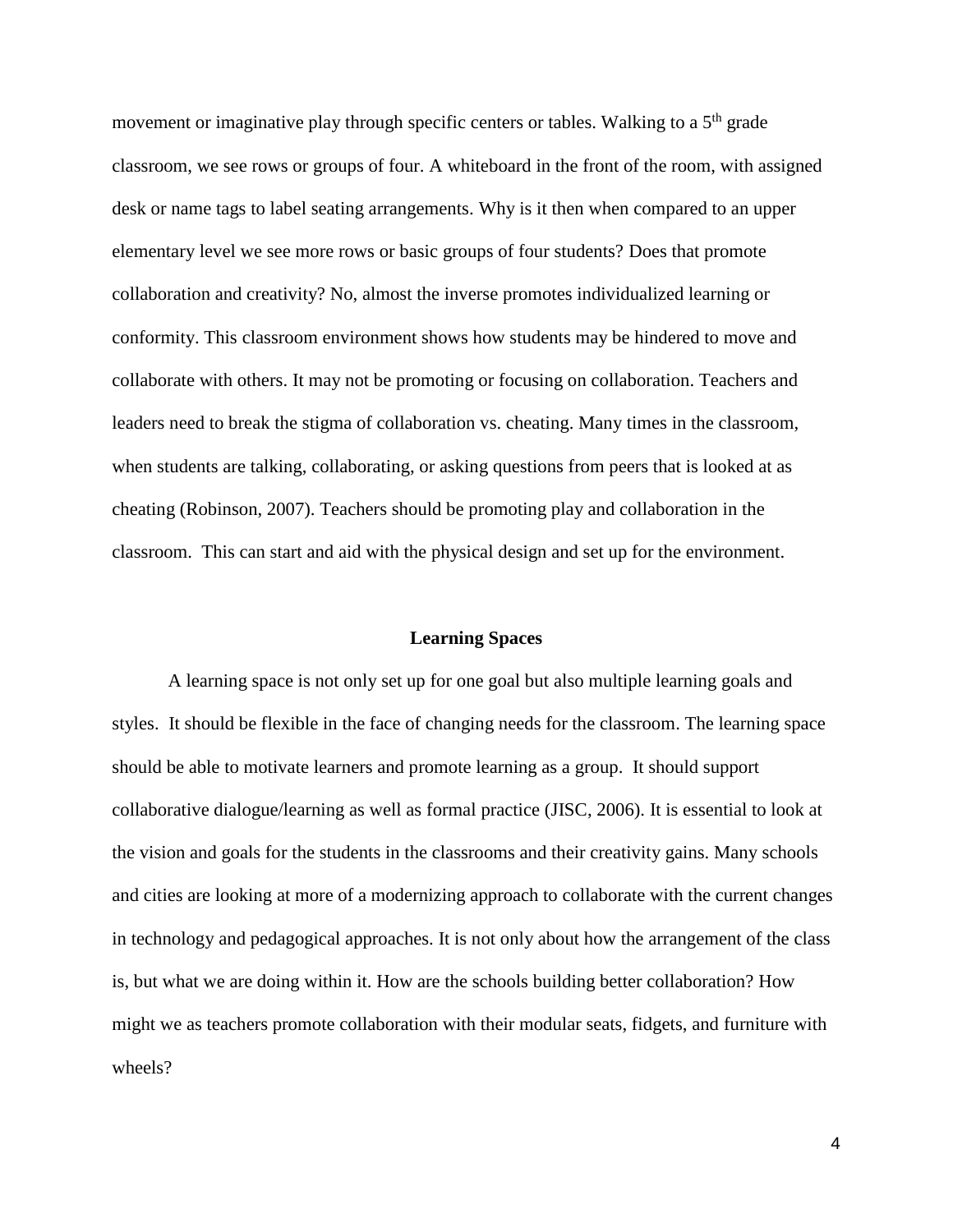#### **Spaces Inside Our Environment**

Ewan McIntosh (2017) turned the information that Matt Locke originally came up with into the concept of the "Six Spaces of Technology" and turned it into the spaces in a school environment. He shows how "secret spaces" that are represented in technology such as text messaging by communicating with one person are not accepted in schools. This connection to the cell phone is connected to the physical space which can be represented by a chair in the classroom. In addition, as in a traditional classroom where students are usually in rows or when a group of four students are limited to their discussion or are forced to be in a secret space. In these groups, students are usually too far apart from each other to have a close conversation with each other. He mentioned that taking advantage of fidgets or "Hokki Stools" would help one to sway or share their ideas with each other. These stools would encourage students to lean in with someone next to them or to collaborate with their learning. This form, and others of modern furniture, are becoming more and more popular in schools. He mentioned group spaces in schools, incorporating the community around us. This is something that is seen at Stanford d.School. Using furniture that incorporates all movable spaces. In this space, you may see dynamic spaces or modular furniture that are on wheels. If you need a discussion area or a secret space, you can build it. In a traditional classroom, usually students have one open learning area, which then students need to compete to be heard or talk louder. Having these smaller areas for discussion can promote collaboration and flexibility. Having longer divided spaces or whiteboards can also add this effect in larger rooms.

Ewan McIntosh connects "performance spaces," to an environment in schools to show that play can occur in more than just at the playground but everywhere. Some classrooms today

5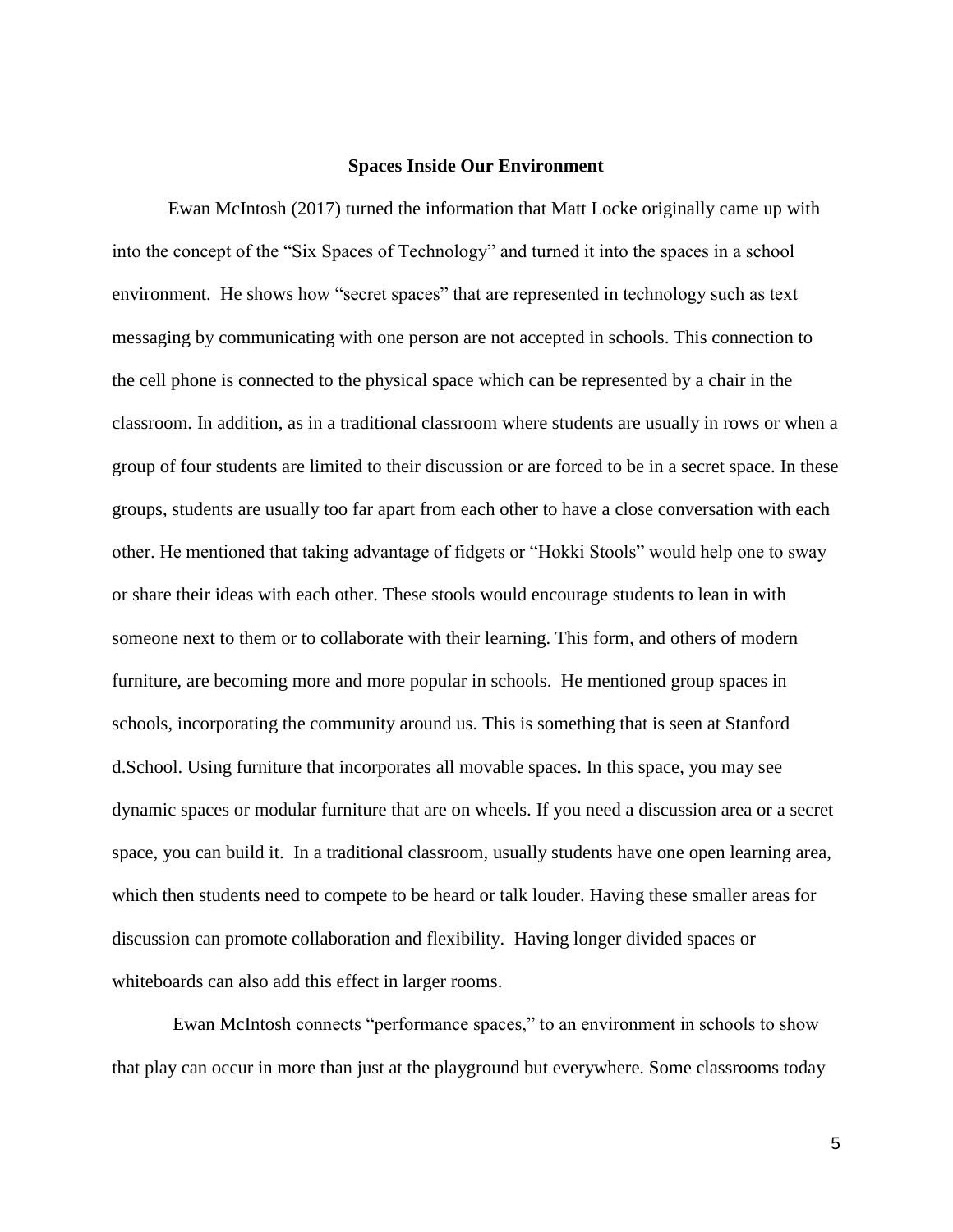use the makerspace model or area to add this into a classroom. The process of collaborative learning therefore sheds insight into the mechanisms that cause the design of the classroom to promote an innovative environment. Ewan looks at the whole environment in his community for all learners; not one for students but for teachers, parents, and the community (McIntosh, 2017).

### **Cooperative Learning to Collaboration**

Cooperative learning is considered a group of instructional methods wherein a small group of students work together and have interaction in completing target tasks. This can only happen if we move towards the classroom environments that promote this style of learning. This discussion and learning environment can be fostered in a classroom where it is set up for discussion. Slavin's (1995) model of cooperative learning shows that when students have the motivation to learn and apply the power to encourage and help one another. In doing this they then can reach cognitive development which helps them to better cooperate in the language classroom. This can also be effective by the design and set up of the classroom. Teachers are moved into the facilitating role rather than the lecture type of classroom.

According to Johnson and Johnson (1999), working cooperatively helps students to develop their social skills and take control of their learning. This can also help teachers exceeding what is taught in the classroom and having students think beyond a textbook. It appears that adopting a cooperative learning approach in teaching creates an atmosphere for teachers to encourage students to become active participants in the learning process. When students interact, they learn to share opinions, ask questions, and improve their understanding. Teachers should be pushing students to have more dialogue and cooperative learning to guide instruction. Cooperative tasks for the groups should have more than one answer or more than one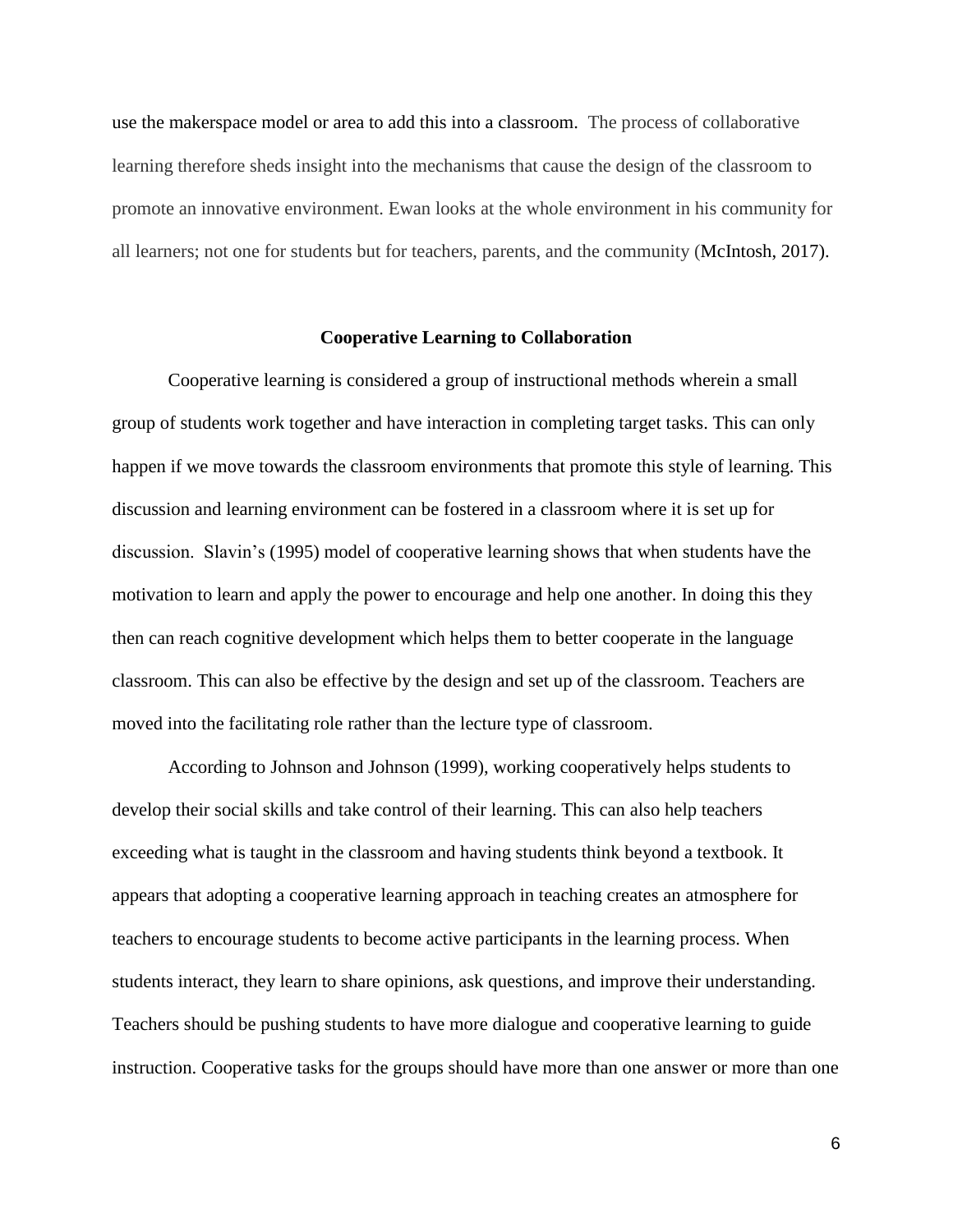path so that one student cannot come up with a solution firsthand. These tasks should allow students to make different contributions by demanding a variety of abilities and skills. We need to focus on advancing educational understanding on how to create a more collective view of space within classroom learning environments. By doing this it will identify ways that educators can support students' creativity and creative experiences in the classroom (Fuss & Daniel 2020).

#### **Promoting Creativity in the Workspace**

Research has looked at what promotes creativity in the workforce and found that one area to focus on is having construct environments (McCoy,2005). If you want the organization to become more creativity and innovative--three categories are looked at: people, culture, and space. Physical space is usually the companies second largest expense and is often underutilized (McCoy, 2005). I agree with this statement and see the same effect in school in the United States. If we want to create classrooms that are more innovative and creative, we do need to change the physical look of the space. To help with this, the classrooms must enhance the layout for interaction and collaboration. Creativity is also built and seen in unseen areas, not a designated meeting room or desk. It is said that 0% of these encounters are planned and do not take place in meetings. The best office spaces are ones that are flexible and allow for encounters. This is also why areas on campuses or work offices may have engaging breakrooms or lounges. A simple way of promoting creativity and the community is to put individuals closer together, it has been shown that proximity increases that chance of collaboration (Sayiner, 2015).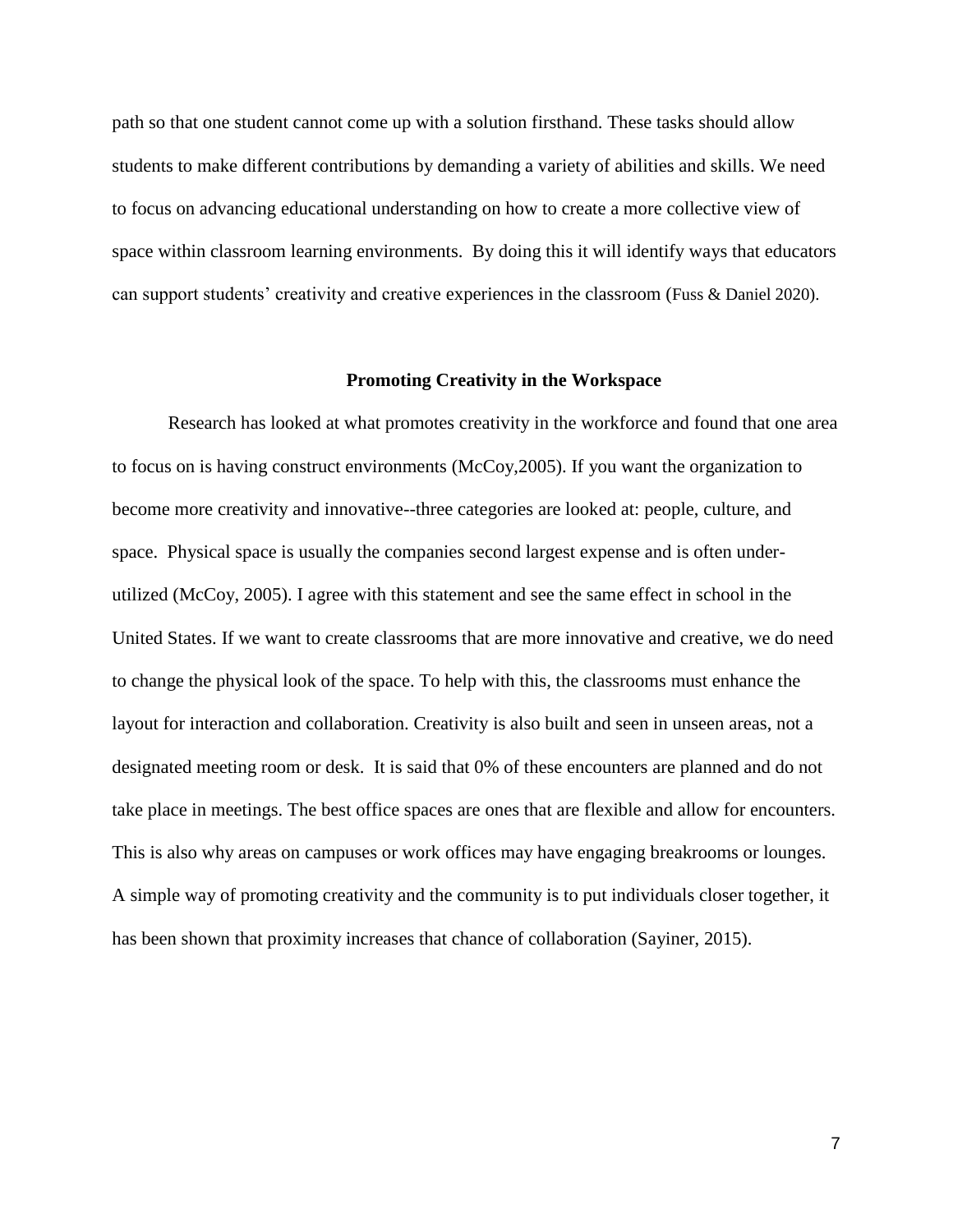### **Conclusion**

The key term used in all literature in a creative space is having flexibility and collaboration. Having a space that can change and adapt to different situations will foster and promote creativity. Providing welcoming and flexible spaces, including informal meeting spaces, should be seen as part of the support to learning through developing the wider learning landscape. It is said in the workforce that each person is most efficient when the space matches their preferences and expectations of a creative space (Puccio, 2000).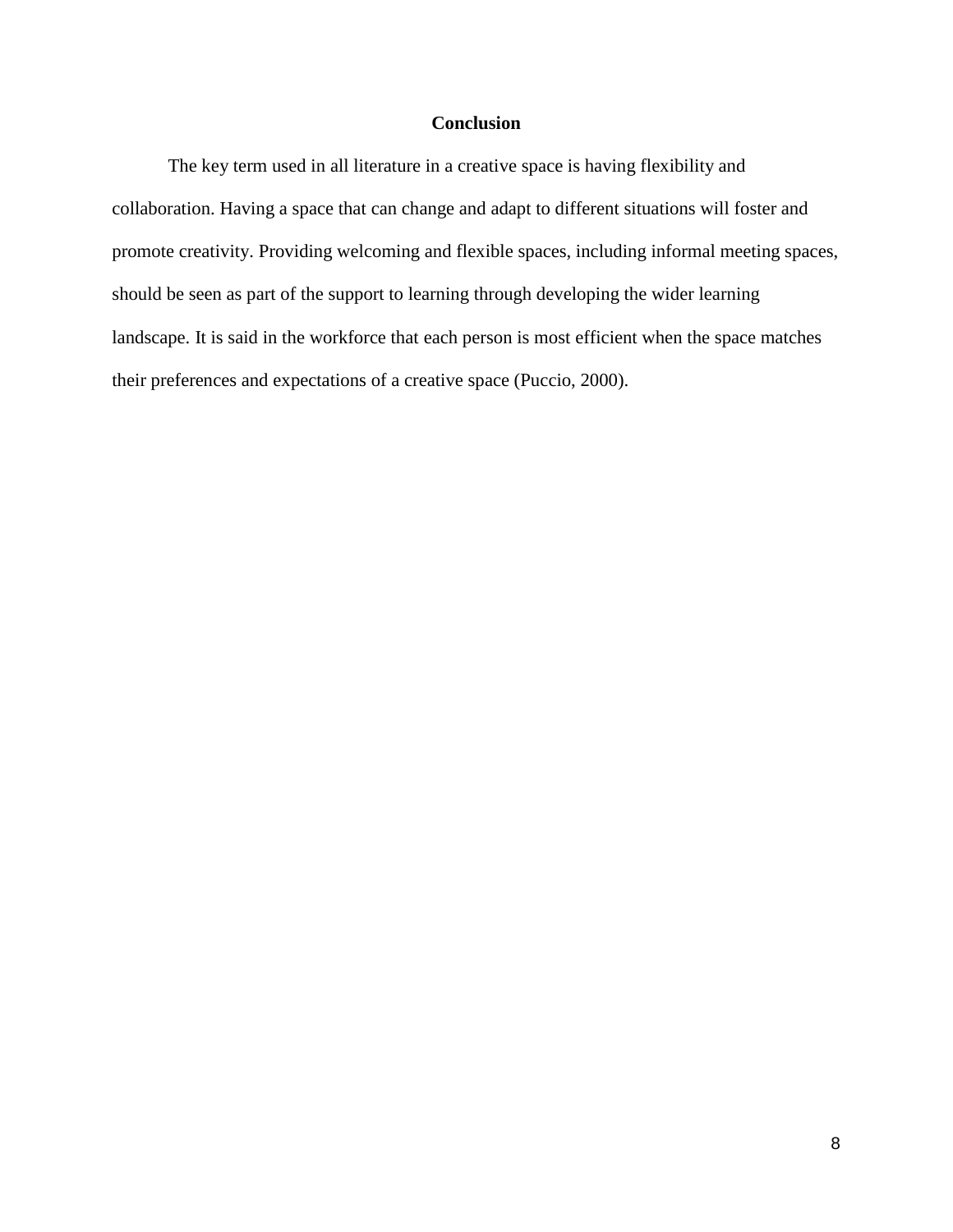### **SECTION THREE: PROCESS PLAN**

### **Plan to Achieve Goals and Outcomes**

My major goal of this project is to research how changing the physical environment in a school can promote creativity, to transform traditional classrooms into collaborative and active learning spaces.

This project will give me the time and background information a future goal of writing grants for schools. this project will lend time for researching and looking into different school furniture companies, I want to find the best ways to collaborate and promote more of the creativity skills in the classrooms. In my teaching career, I have been mostly a traditional setting of a classroom where rows and desk faced forward. This formation does foresee the growth in creativity of curiosity, collaboration, and flexibility. I want to overall collect this research to write grants or proposals to change the physical environment of traditional classrooms. I would also like to propose new furniture looks to board members at my kids' school or even my own classroom. I know there is a lot of benefit to what the classroom looks like to promote learning and creativity.

My other goal was to collect feedback from the students, teachers, administrators in the schools. To questions and ask what they would ideally like to see in the classroom physical environments. This was done by interviews and online forms. I contacted different design companies that work with schools and spoke to their design teams. Asking specific questions on how the design teams work with schools to incorporate flexible furniture options. Focusing on how companies promote creativity and cooperative collaboration within their designs for schools. I was interested in finding out any new styles or designs that schools and or designs teams see for our future in the classrooms.

9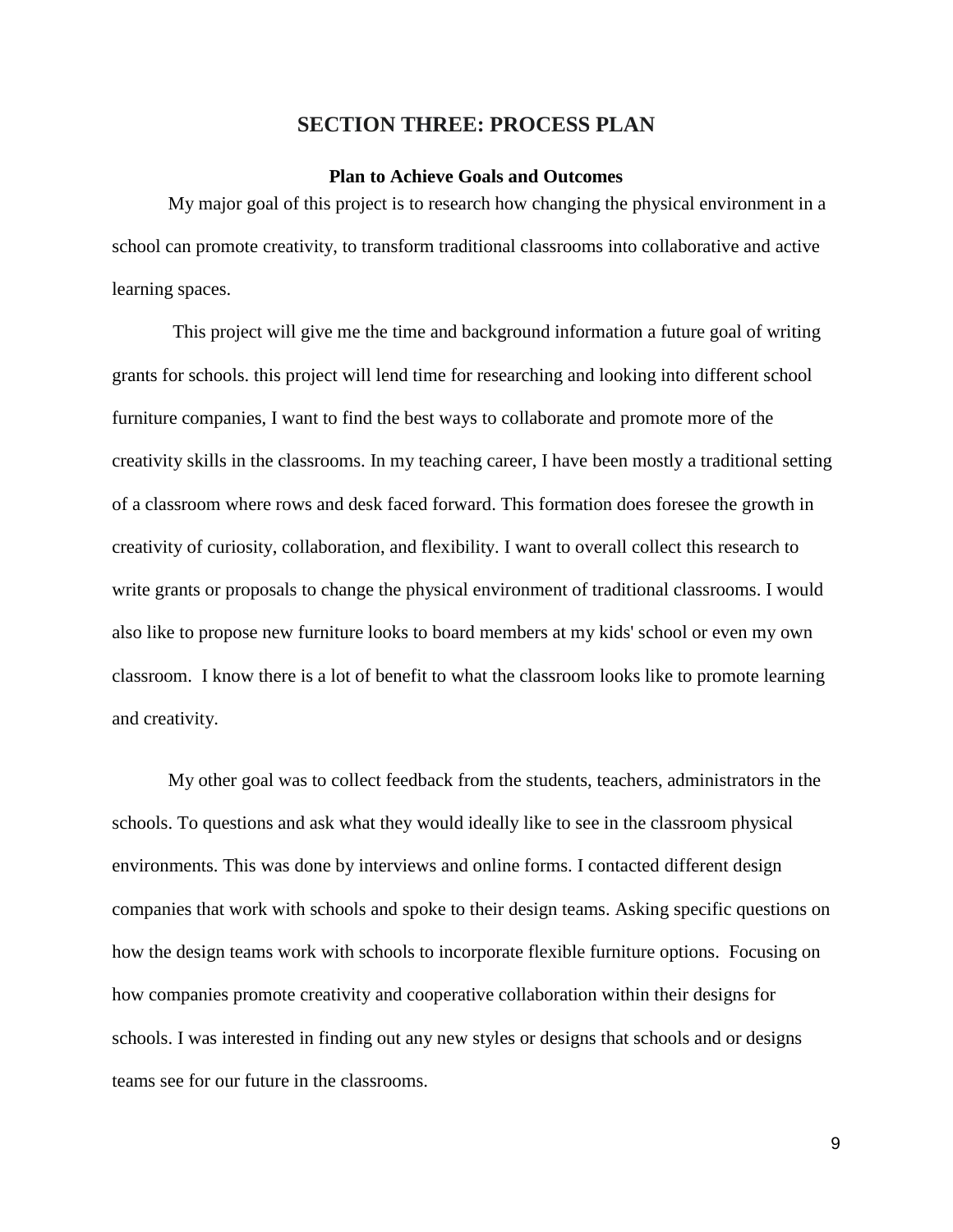# **Focusing on specific research**

### *Final Sections on:*

-Space and Flexibility

-Collaborative Spaces

-Healthy Movement and Promoting Play

-Natural Lightning/ Color theory

-Compare new designs vs. old designs of classrooms

# **Companies and design teams to work with:**

Eco friendly Furniture

Smith Systems

Hertz Furniture

Virco - 21 Century Furniture

School Outfitters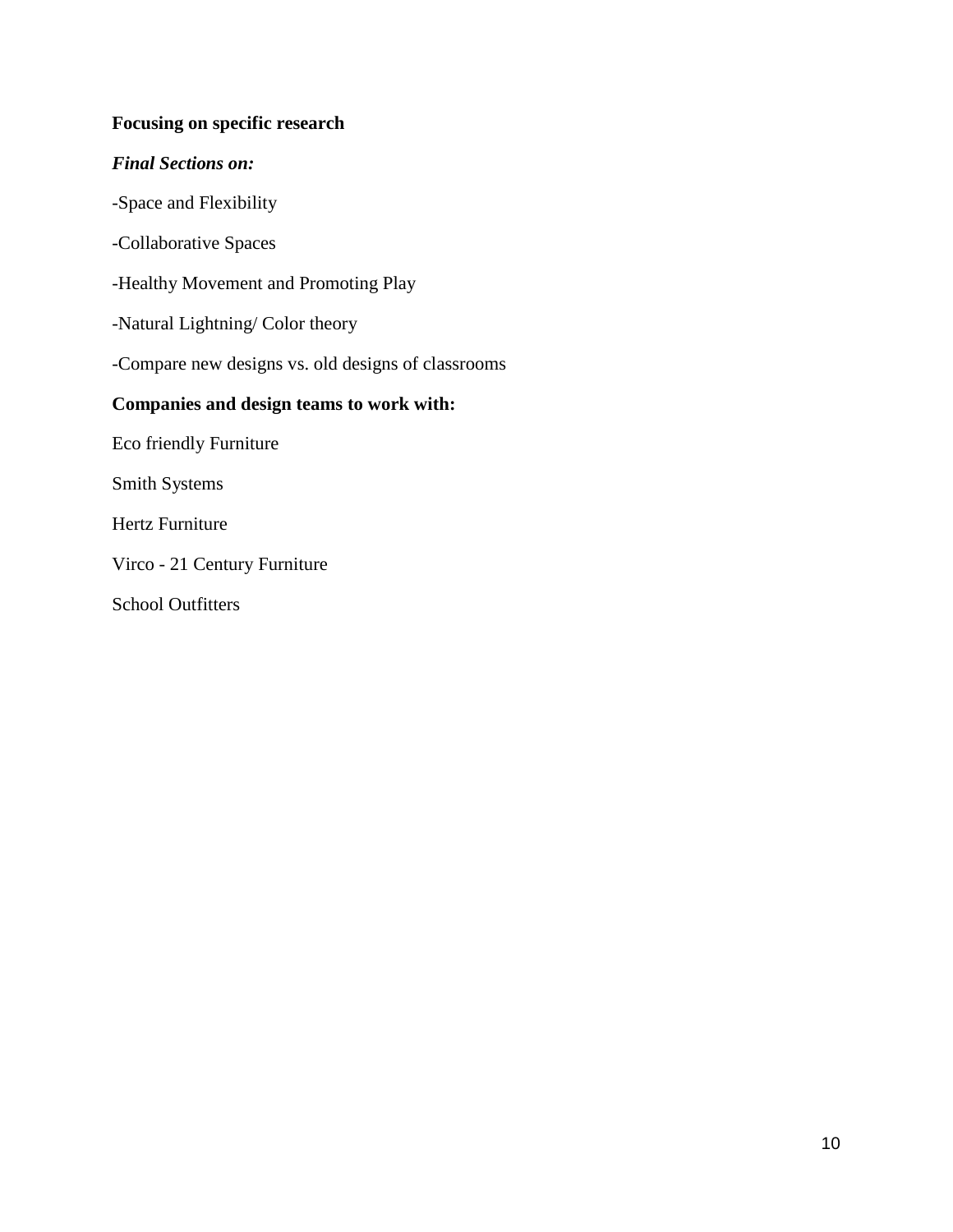### **SECTION FOUR: OUTCOMES**

After speaking with and collection data from different furniture and design companies, I have found that the new styles for in the classrooms focused on different variety of colors, heights, and flexibility. Most of them included a section on a type of 21st Century Furniture or layouts. Not all companies used the same terminology, but I did find that it connected to CPS with using the terms of collaborative spaces, or flexibility. These spaces were making an area in the classroom where innovation and creativity can blossom. This is correlates from a model of creativity that includes an environment in which creativity can emerge, often collaboration (Starko, 2020).

One company that I focused on more of the modern designs and went in the direction of 21<sup>st</sup> Century designs was VIRCO. They had many different arrangements where the height level varies in one room. For instance, some students would have floor seating and middle range traditional seats and then standing tables or high-top seats (See Appendix A for an image an example the room)."Adding inspiration to your environment" and "inside and outside the classroom it's all about modern form," are quotes from the Virco website. It connects by saying that every environment can be changed and added to make it better. Graetz and Golbier (2002) state that "desks arranged in rows facing a central podium suggest lecture, whereas tables scattered about the room suggest collaboration."

### **Heathy Movements**

Heathy movements are a way of the future for inside the classrooms. Now as a teacher that might like structure, we do not want this to be distracting to others but stimulate the minds of young learners. So, one might ask, what is heathy movement? As young learners, their brains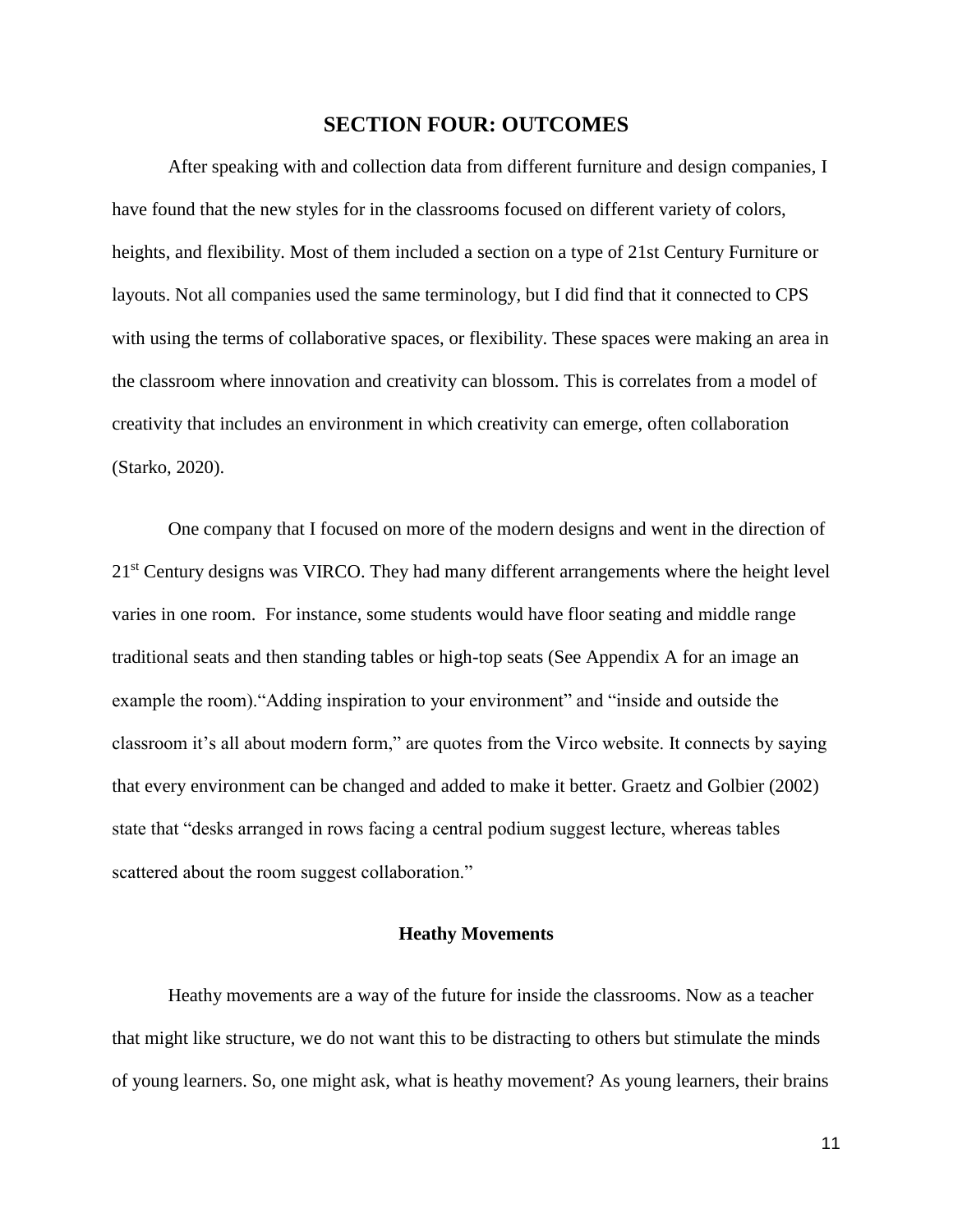require various types of motion to develop foundational skills for learning. Some examples that show this in the classroom that are research programs that include but not limited are Kagan strategies (Kagan, 2009) "Modern classrooms offer more potential points of focus than in the past. From teachers to electronic whiteboards, collaborative pods to tablets and traditional notebooks, students face more demands on their attention than ever before. Given the pace at which technology and curricula are changing, the wisest furniture choice is often the most flexible" (Virco.com). This is true in the modern ways of flexible seating. Companies have rocking furniture to bikes that an iPad can sit on, that students can geta workout and learn. Healthy movement refers to safe and accessible opportunities for motion that help everyone feel organized, alert, fit and ready to learn. If we think about what teachers and parents want, students to sit still in their desk—we are not given the students bodies time to be active. We need to find ways on classroom to provide that stimulation of heathy movement, which that is the way of the future.

I find it sad that on some on their websites it would labelling a specific part of traditional classroom where the furniture is in single seated rows. If we sit still for a long period of time our bodies become inactive and we tend to become tired. This heightened with the newer generations—students gravitate toward instate gratification. I believe this is due to the change in video games, social media, and the internet.

#### **Transforming an Older School**

Center Grove Community School Corporation in Indianapolis was looking to adapt their schools to fit new learning styles. What began as furnishing a single, newly built elementary school led to creating modern learning spaces in all the district's 180 elementary classrooms.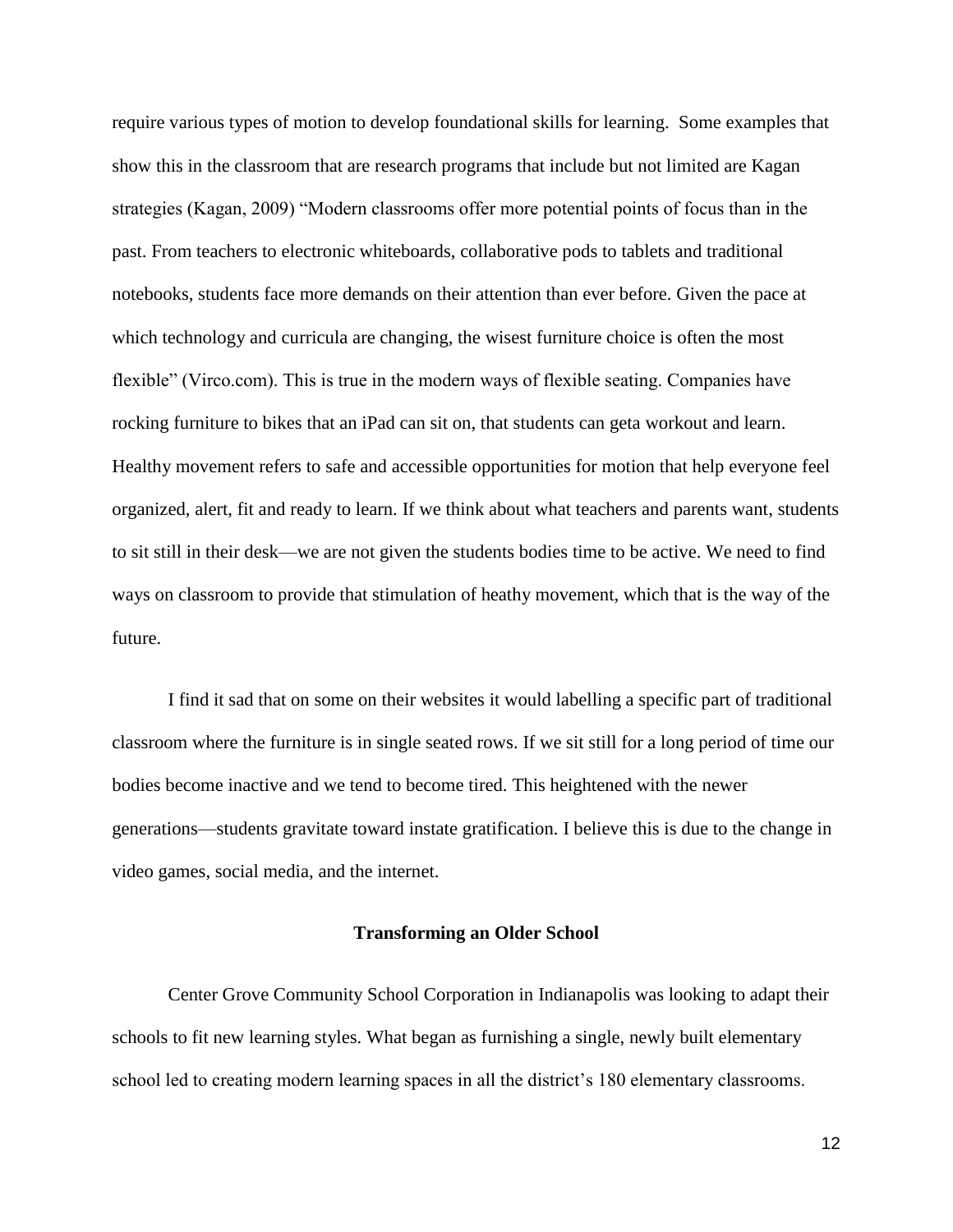One of the principals in the district, Brian Proctor(Smith, 2021) said, "In the past few years, we'd been stressing over how to create exceptional learning environments in our older elementary buildings, some over 50 years old. Some issues that they dealt with was looking at the old furniture and lecture-style layouts weren't helping us to teach everyone to be collaborative in a high-tech learning environment. He also gave this example, "A student would push a desk, it'd catch on the rug, flip over, and stuff would go everywhere." This was a tradition style desk in a collaborative classroom. The older styles weren't made for that movement The old-meets-new endeavor that they entailed would require proactive planning and a lot of collaboration. This was not an easy process for a school and district. The brainstorming, planning, and decision making took about two years.

The process from the school required having courageous conversations, because as some may know not everyone wants to relinquish control of their space. What emerged was a "need to include list" which is listed below:

- 1. Accommodate different learning styles, which could include allowing student movement
- 2. Provide students with more choices and control with personalized seating
- 3. Open up classrooms to create more space for active learning
- 4. Support facilitating large group, small group and individual learning
- 5. Allow teachers to quickly adapt spaces to accommodate newer learning paradigms

The sections the school focused are very similar to my research in the classrooms of building a "Creative Learning Space." Each of the bullets listed here are one that can be used to foster creativity (See Appendix B). This schools then had a design thinking workshop to test out and see the different types of styles used. The teachers were then about to try out and see different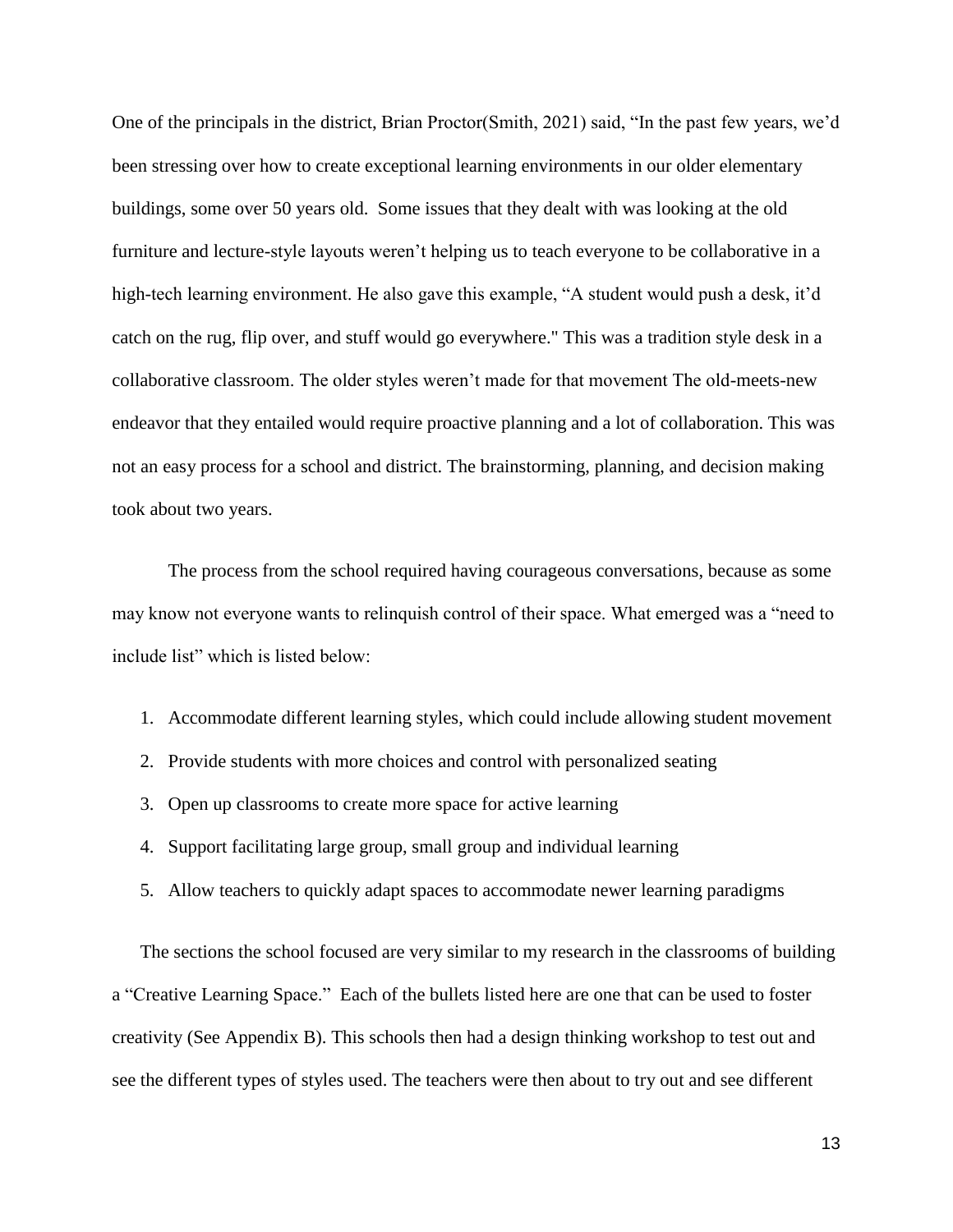designs like Smith's Flavors Noodle (See Appendix C). The teachers loved the multi-directional seating and the flexible seat pan and backrest. There was a lot that went into this change, and I enjoyed reading how the teachers and faculty worked through the process together (Smith Systems, 2021).

### **Flexible Seating**

Flexible classrooms give students choice over where and how they work. Think about when you enter a café or restaurant, many times you are asked where you would like to seat, or you can pick where you sit. This gives the consumer a choice on what makes them feel the most comfortable. In the classroom, we should be thinking the same way. Could this be a factor in creativity and student progress? Flexible seating is a classroom design that enhances a studentcenter approach to teaching and learning. This flexible seating idea was designed to increase student engagement by allowing students to exercise choice when picking the best seating option for them. This seating choice allows students to have control over their physical environment.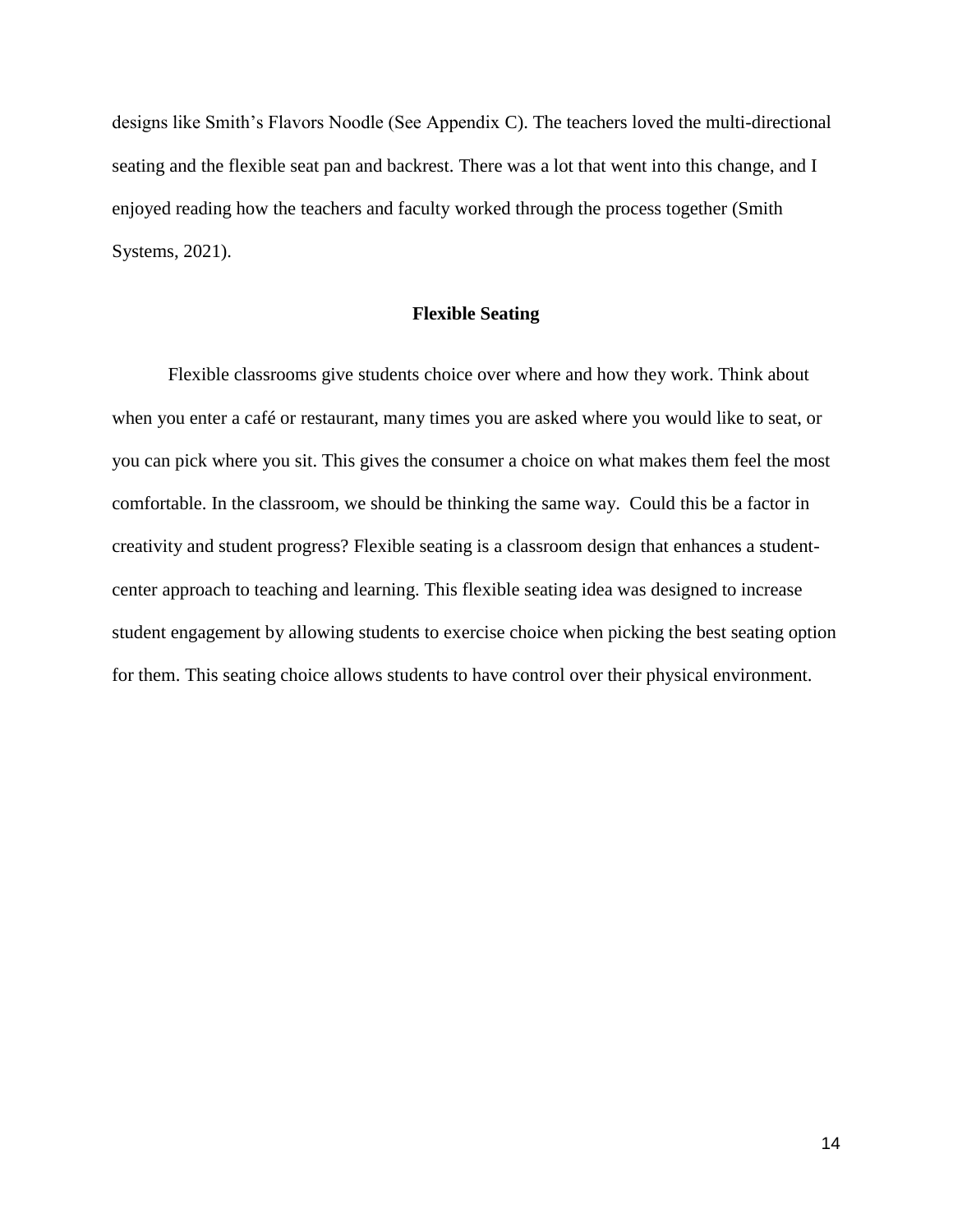## **SECTION FIVE: KEY LEARNINGS**

In conjunction to the key aspects for CPS and creativity, there is a connection to the Creativity Change Model. This model is set up into four distinct categories (MacKinnon, 1978). The four main elements are person, process, environment, and product. Each are very distinct, but each are correlated and joined together. Creativity starts with an individual or a team just like we should be doing in the classroom, working together, and having student collaborate more with each other. This should not be hindered with desk or rows facing forward where students are lectured to. Creative does not specifically take place in a one dynamic setting but using a specific setting to stimulate creativity (Puccio,2017). In the Creativity Change Model this is all referred to in the environment—the person and process coming together. Leaders who wish to foster creativity must consider each role in the model.

 As school are working towards forming a classroom in the 21st Century must support it because it will be the dominant model of education for the foreseeable future. Collaborative Learning is different than traditional methods in two fundamental ways. First, collaborative learning is student-centered, empowering the student to be an active participant in the learning process. Second, collaborative learning revolves around solving open-ended problems or creating some sort of a "product" which could be anything from a report, a poster, or a video. These projects give the students an opportunity to develop the widest range of learning skills. Even in a small clasroom, you may want to consider arranging the classroom with a variety of work spaces (Starko, 2021). This allows students to work unbdisturbed. Collaberative spaces should be flexible and easily movable.

15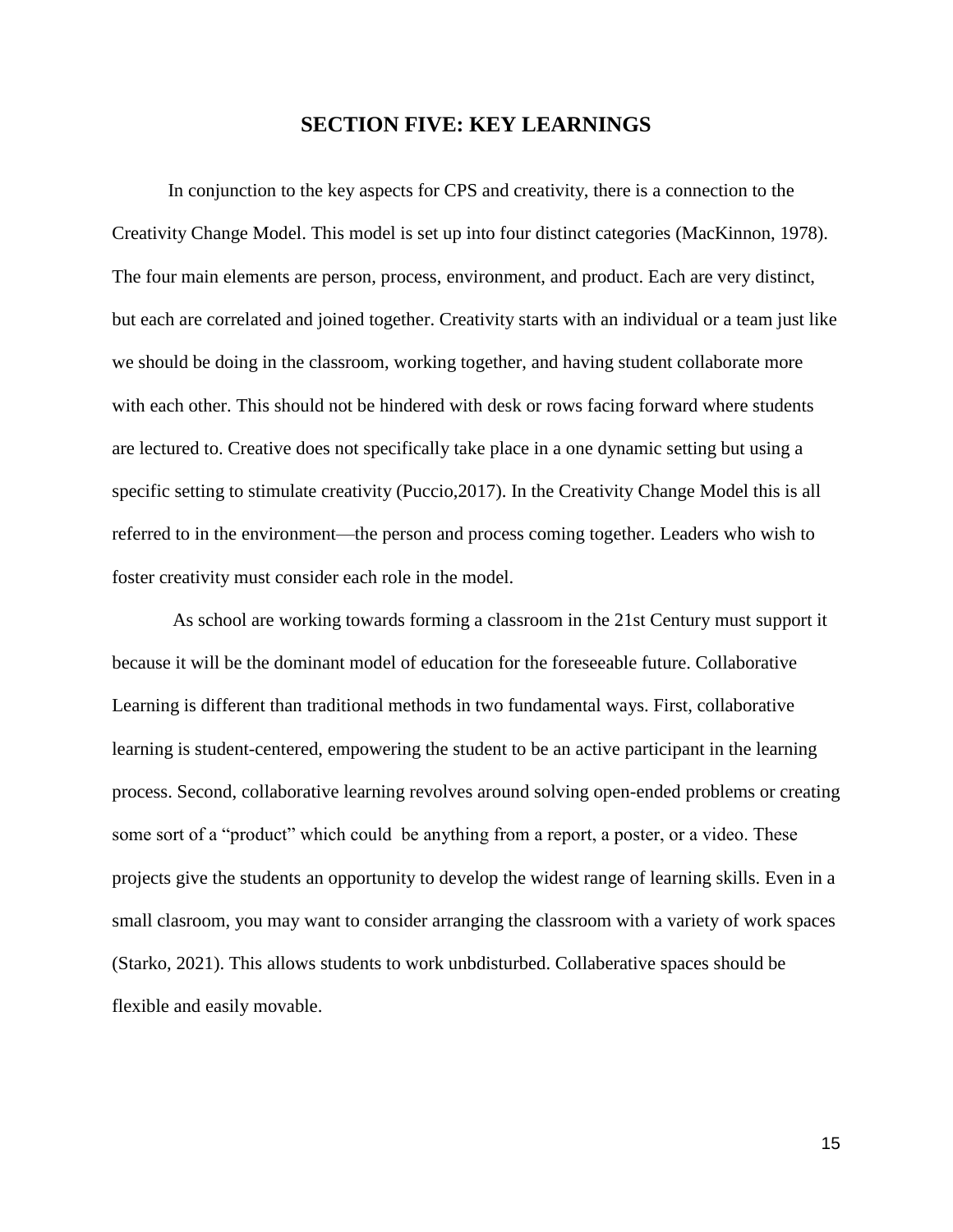### **Creativity can be Taught**

President Barack Obama in March, 2009 called for our nation's governors to recognize that students need to have "21st century skills like problem-solving and critical thinking and entrepreneurship and creativity." Creativity is now being noticed and recognized as a skill to foster in schools. Before expanding my knowledge in the creativity field, I believed that artists and makers are only creative. Hearing very often in my classroom, "I'm not creative" followed by "I don't draw or paint, I don't make anything" Now don't get me wrong, artists are creative. So are teachers. So are writers. So are construction workers. So are normal people! I feel that many people are now opening their eyes to this with social media platforms. Everyone can be creative in nearly every aspect of life. Creativity and art might go hand in hand, but it doesn't end there. Creativity is all around us daily, and I see it daily in little things around me. Puccio (2012) considered creativity as "a life skill that must be nurtured in our homes and schools, well before our future leaders reach the workplace"(P.26). As we are more than a decade into the 21<sup>st</sup> century, it has become abundantly learn that we are experiencing change at a level never before seen in human history. Events and changes are taking place in our country that creativity is welcomed. We need more change and problem-solving skills more than ever. An explanation of the components of creativity: Fluency, Flexibility, Originality, and Elaboration should be given so that when this type of thinking is being demonstrated, parents will be able to recognize it as creative thinking and encourage it (Torrance, 1979).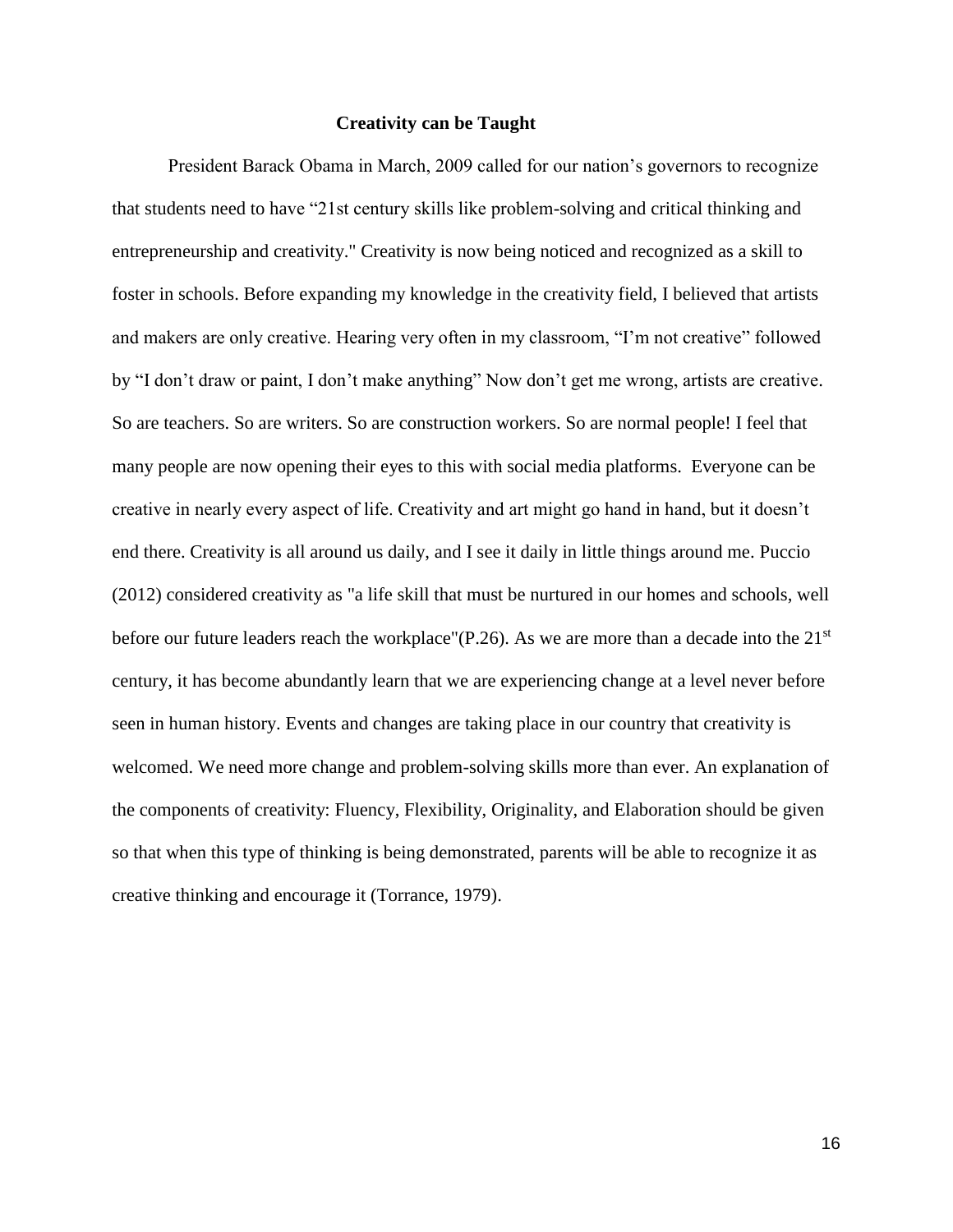### **Playfulness**

Play is beneficial not just because it offers the brain a respite from work, adds Brown, who founded the Center for Childhood Creativity and the National Institute for Play While teaching and working with different students with different learning abilities that I found that each one is creative in their own way. One of my favorite activities to do in the classroom was working with Keva Blocks. They are small building blocks in all the same sizes. The students would take these out all day long. They loved playing and designing anything form animals, houses, or shapes. (see Image 1).

Innovative schools just like innovative companies need physical design spaces that metaphorically move as needed. It is not by accident that companies such as Google and Pixar focus on creativity (Sarko, 2021). We might not have the funds or space be able to bring zip lines or go carts to schools, but we can make the space more adaptable.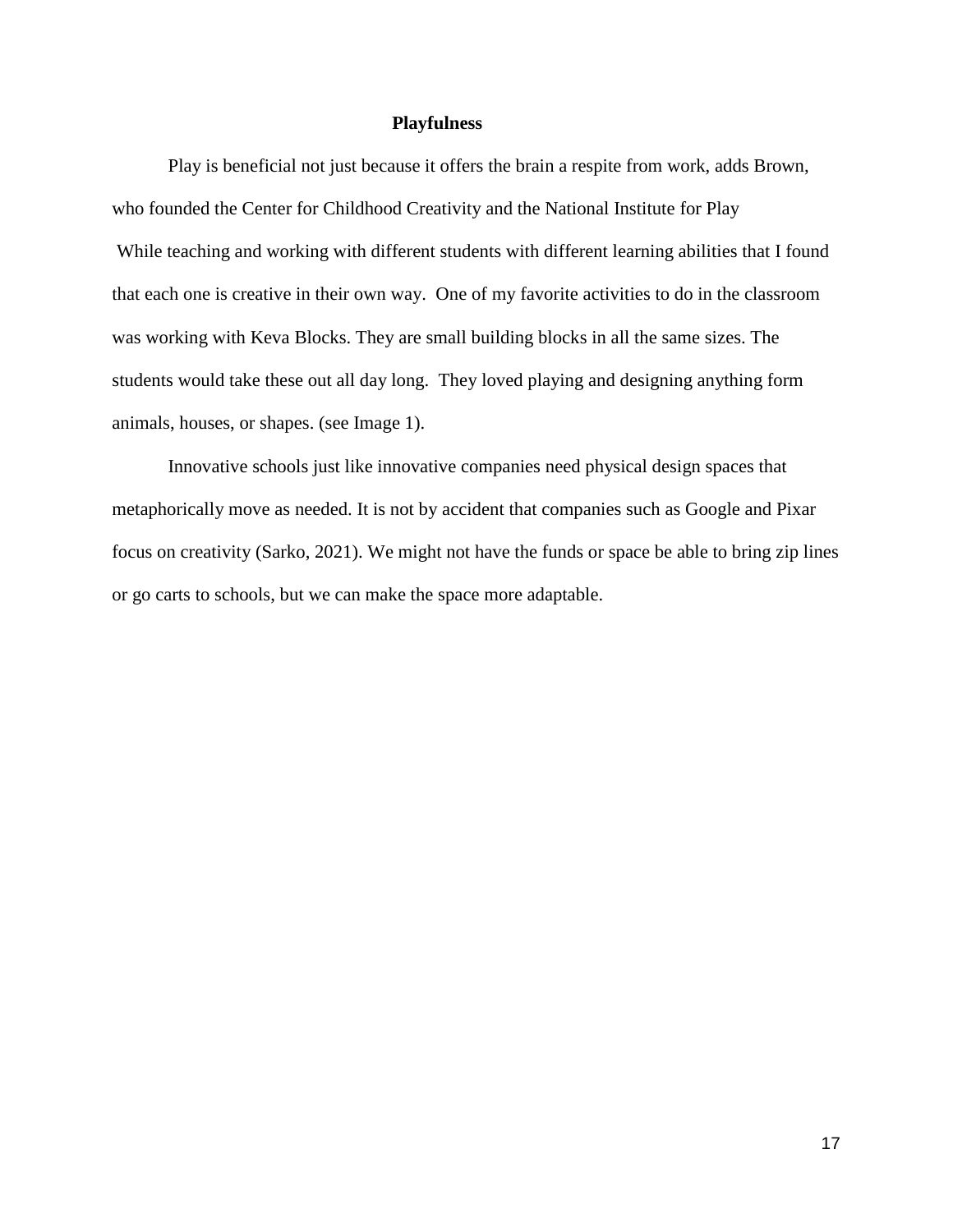**Image 1: Exploring with Keva blocks in the classroom** 



### **Curiosity**

Creativity is connecting a strong relationship between curiosity to creativity. Curiosity involves the pursuit of new knowledge and experiences. Creativity involves transforming existing knowledge, ideas, or objects into something novel and interesting. When framed in this way, it is easy to see the overlap between the two both revolve around novelty (Gross, 2020). This is seen to me more prominently with teaching  $5<sup>th</sup>$  graders. If the students don't have that curiosity, they have no intrinsic motivation or they have no new knowledge to push them. As said in, *Thinking Fast and Slow* by Daniel Kahneman, curiosity, the one with the "I" is one of the few moments when the learning experience is not forced, but natural.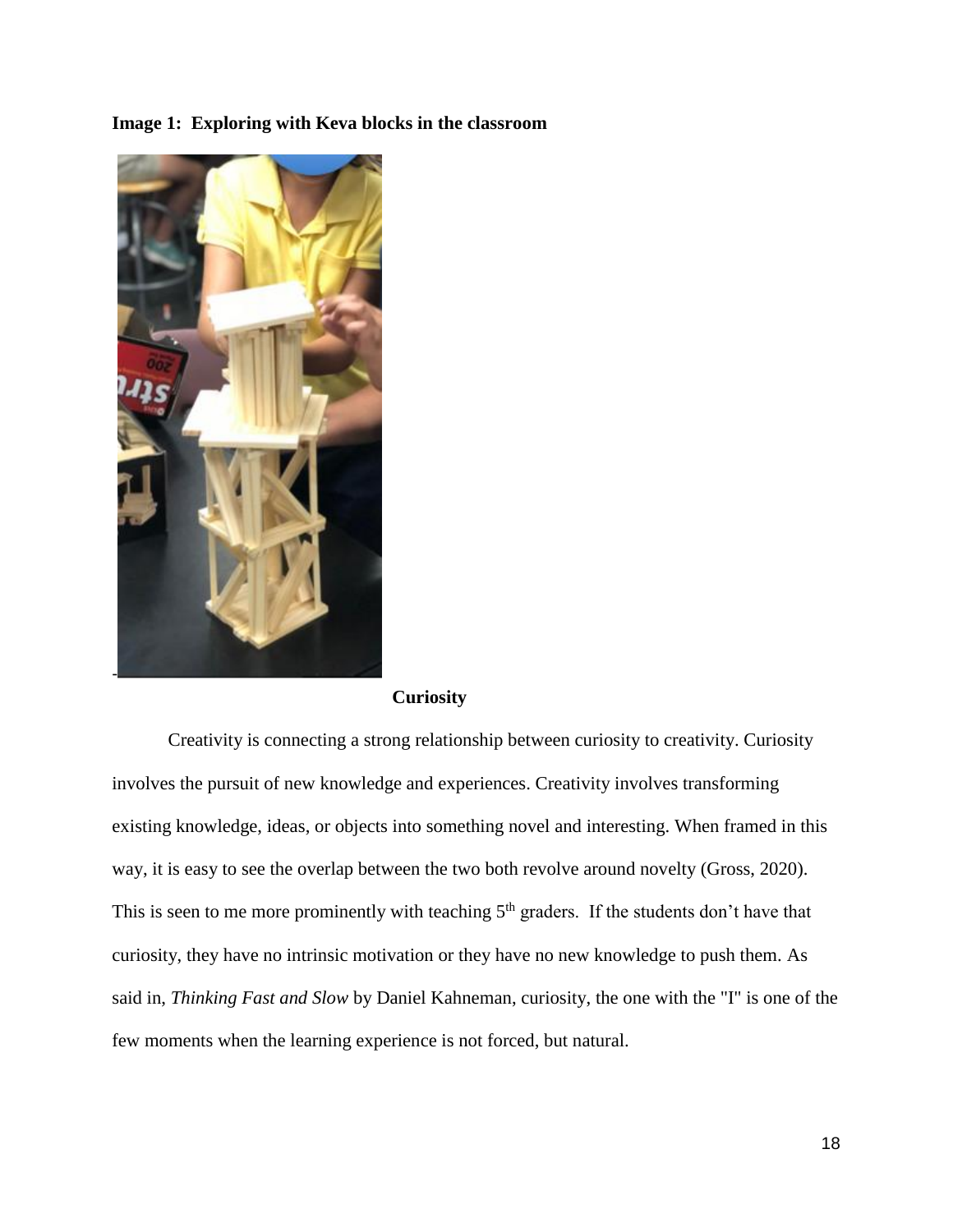Curiosity is a naturally occurring openness to experience that develops in three stages: (1) physiological curiosity, (2) social curiosity, and (3) intellectual curiosity (Dewey, 1899–1924). When curious children go through these stages beginning from poking and observing, to asking questions, to connecting their prior knowledge to the finding (Shankar, 2020). Curiosity is something in my personal classroom I want to keep alive and not be hindered. I want students to still find that nurture to think curiosity and creativity.

We are still hunters and gatherers regardless of what we think about ourselves. Understanding how the brain works allow us to truly observe, empathize, iterate, and finally deploy a new product, an innovation or simply see what's going on (Kashdan, 2002) "I have no special talent. I am only passionately curious." —Albert Einstein, from Letter to Carl Seelig, 1952.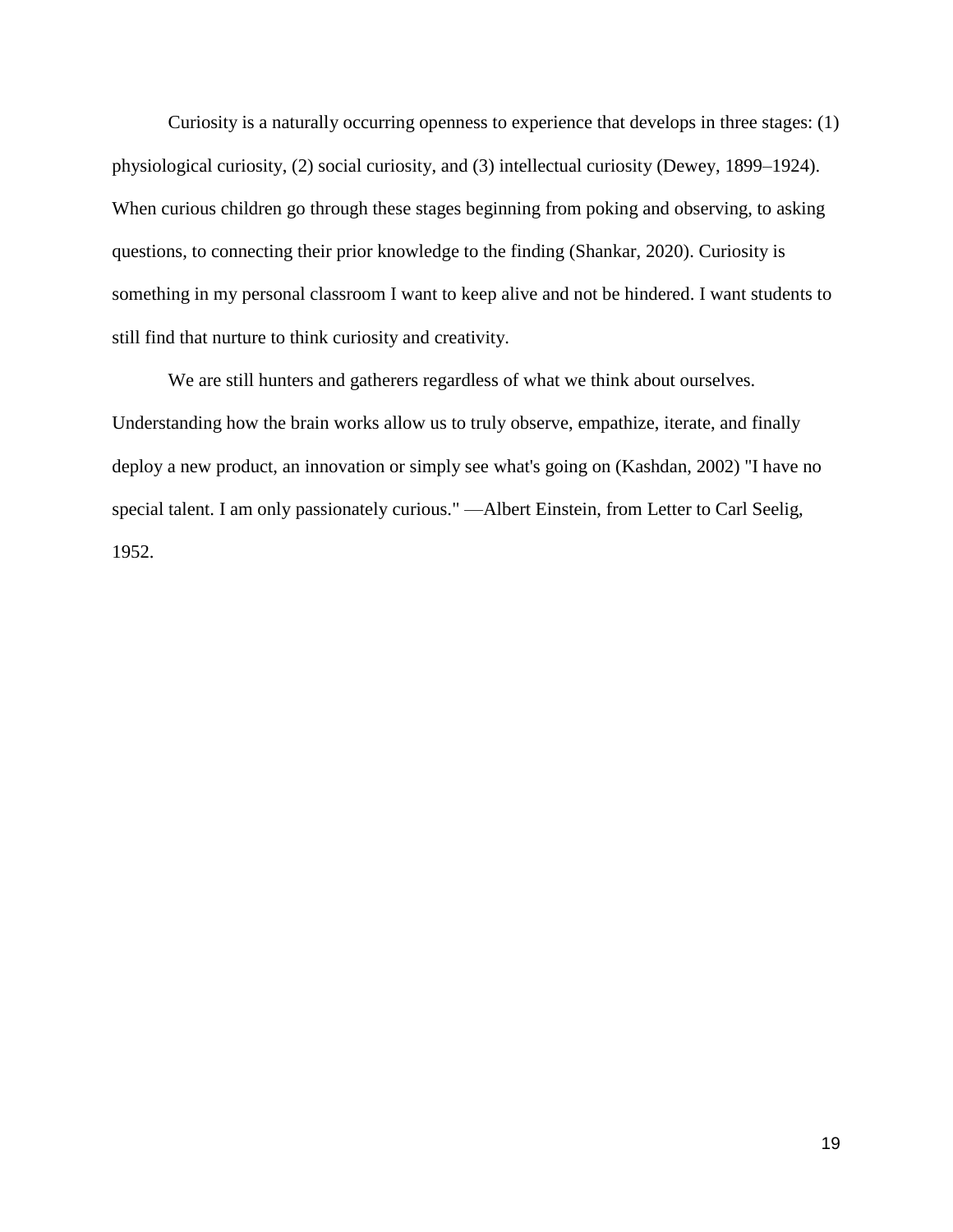## **SECTION SIX: CONCLUSION**

Connecting back to my original question of how might we create a physical environment in a classroom that will promote creativity? Is there just one answer for this? Just like in the study of creativity, there is not just one answer. As society and the workplace is changing to be more innovative and creative, we need to change our classrooms to adapt to those same goals. Research has shown from Barrett's (2015) study five environmental factors of color, choice, complexity, flexibility, and light were found to have a positive effect on students' learning progression. A "Creative Learning Spaces" should focus on the importance of a child feeling a sense of freedom in the environment—furniture, wall solutions, and technology in the classroom can play an extensive role in the comfort and engagement that a room may provide. Connecting creativity is by having a space where the students can collaborate, brainstorm, and become problem solver together. Students should have a safe environment where it is promoted to connect and discussing with others. The physical design of the classroom can show that is this welcomed by having collaborative layout.

Overall, the key aspects that I will look forward in fostering a classroom to be more creative will be to include five key components: healthy movement, collaboration, flexibility, adaptable space, and active learning.

Heathy movement is needed to stimulate our bodies and brains. This is something that furniture companies are seeing the need for more and adapting their styles to include. Furthermore, schools do not have to have that "traditional" look, human needs are changing and so this needs to be reflected in our classrooms. Collaboration is important in creativity to build off others and listen to others' ideas. Having a flexible classroom will give the students more choice in their seating. Adaptable spaces will give the rooms direct space to separate learning

20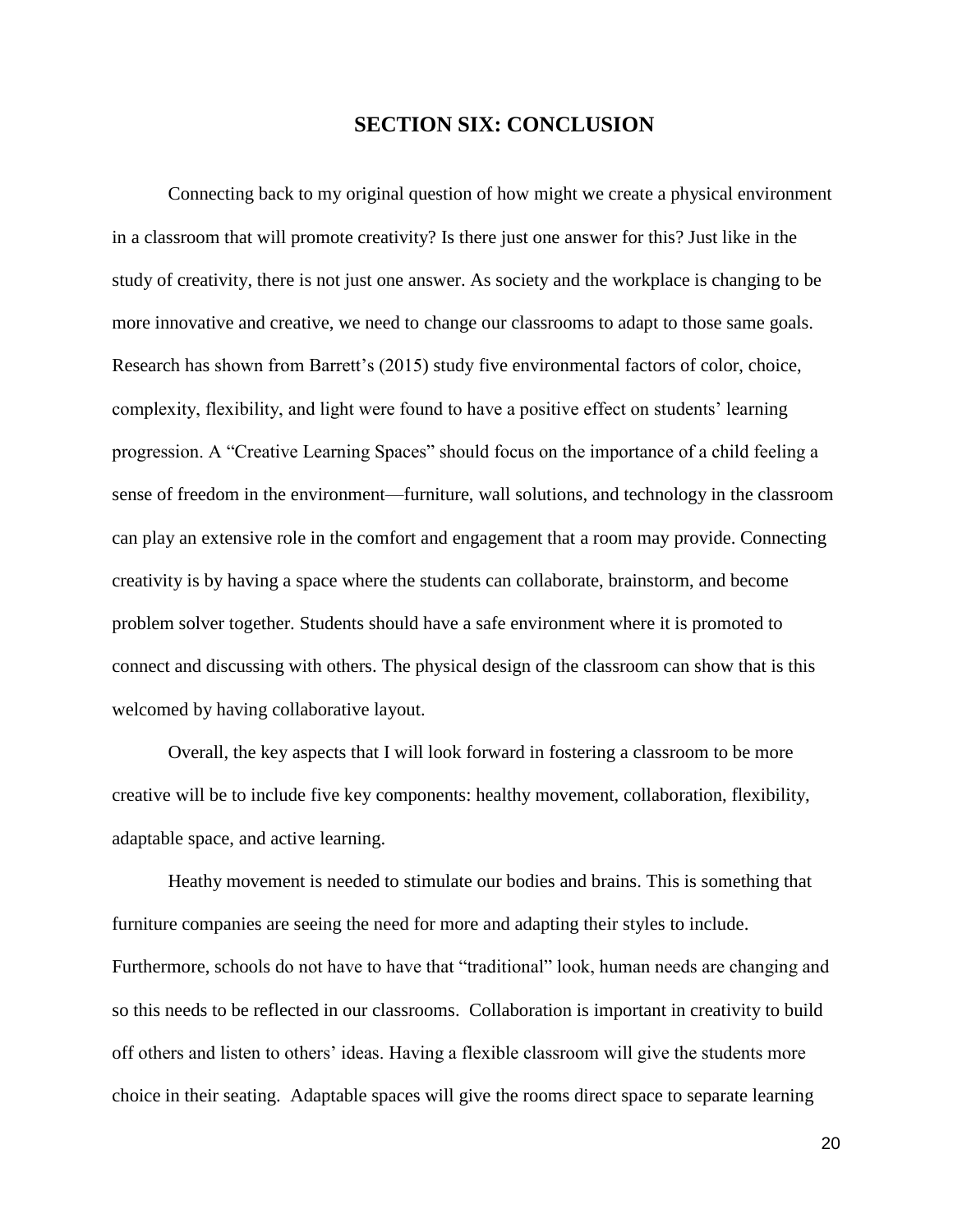areas. Flexibility, combined with characteristics like acoustics and air quality, has a real impact on student achievement. If used properly, flexible classrooms produce better academic outcomes among primary school children than more traditional, static classroom designs (Merrill, 2018). Active learning will lead students to problem solve and dig deeper into their understanding. Each of these are all connected to enhance the students to engage more in thinking and problem solving which is connected to their creativity.

My outcome for moving forward in my research will be writing grants for funds to change the designs and layouts to foster creativity in classrooms. I would like to present my information to school districts in setting up a plan for change in the environments for elementary students. In doing this, my goal would be to changing my own classroom and others to become more creative in the physical design and layout.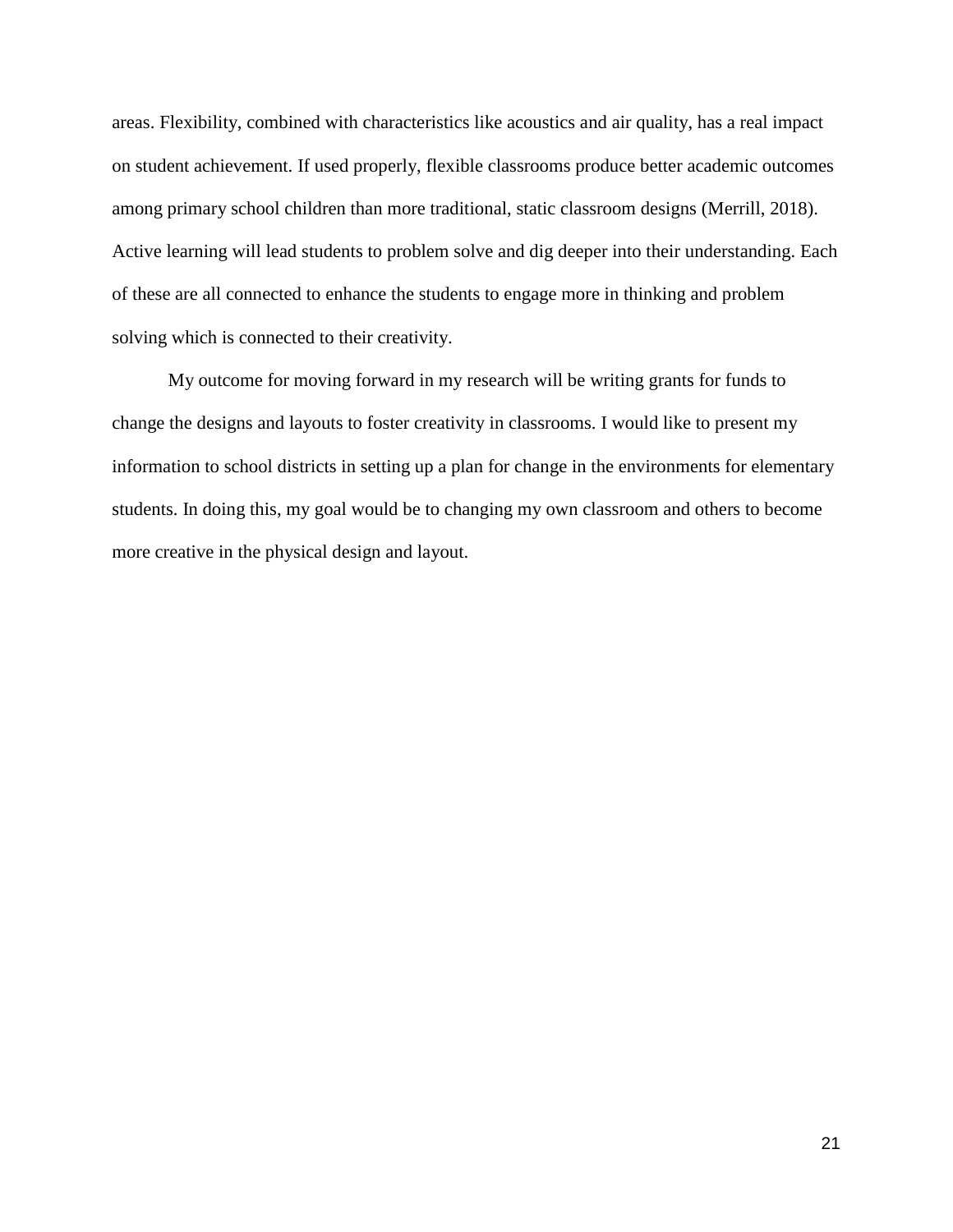### **References:**

- Barrett, P., Davies, F., Zhang, Y., & amp; Barrett, L. (2015). The impact of classroom design on pupils' learning: Final results multi-level analysis. Building and Environment, 89, 118– 133. https://doi.org/10.1016/j.buildenv.2015.02.013
- Beghetto, R. A., & Kaufman, J. C. (2017). In *Nurturing creativity in the classroom*. essay, Cambridge University Press.
- Burnett, C., & Figliotti, J. (2015). *Weaving creativity into every strand of your curriculum.*
- Dischler, P. A. (2010). In *Teaching the 3 CS: Creativity, curiosity, and courtesy: Activities that build a foundation for Success*. essay, Corwin Press.
- Dewey, John (2008) The Middle Works of John Dewey, 1899–1924, vol. 6, How We Think. Carbondale: Southern Illinois University Press, 2008, 205–7.
- Graetz, K.A. & Goliber, M.J. (2002). Designing Collaborative Learning Places: Psychological Foundations and New Frontiers. New Directions for Teaching and Learning, 92, 13-22. Retrieved April 19, 2022 from https://www.learntechlib.org/p/96927/.
- Gross, M. E., Zedelius, C. M., & amp; Schooler, J. W. (2020). Cultivating an understanding of curiosity as a seed for creativity. Current Opinion in Behavioral Sciences, 35, 77– 82. [https://doi.org/10.1016/j.cobeha.2020.07.015](about:blank)
- Johnson, D. W., & Johnson, R. T. (1999). Making cooperative learning work. *Theory Into Practice*, *38*(2), 67–73. https://doi.org/10.1080/00405849909543834
- JISC Development Group. (2006). University of Bristol, In *Designing spaces for effective learning: A guide to 21st century learning space design*. essay.
- Kagan S. & Kagan, M. Kagan Cooperative Learning. San Clemente, CA: Kagan Publishing, 2009
- Kashdan, T. B., & Fincham, F. D. (2002). "Facilitating creativity by regulating curiosity": Comment. American Psychologist, 57(5), 373–374
- McCoy, J. M. (2005). Linking the physical work environment to creative context. The Journal of Creative Behavior, 39(3), 167-189. from the Wiley Online Library database.
- McIntosh, E. (2017, March 10). Ewan McIntosh spaces. be you. from https://redefineschool.com/ewan-macintosh-spaces
- Puccio, G. J., Cabra, J. F., & Schwagler, N. (2018). *Organizational creativity: A practical guide for innovators & entrepreneurs*. SAGE Publications, Inc.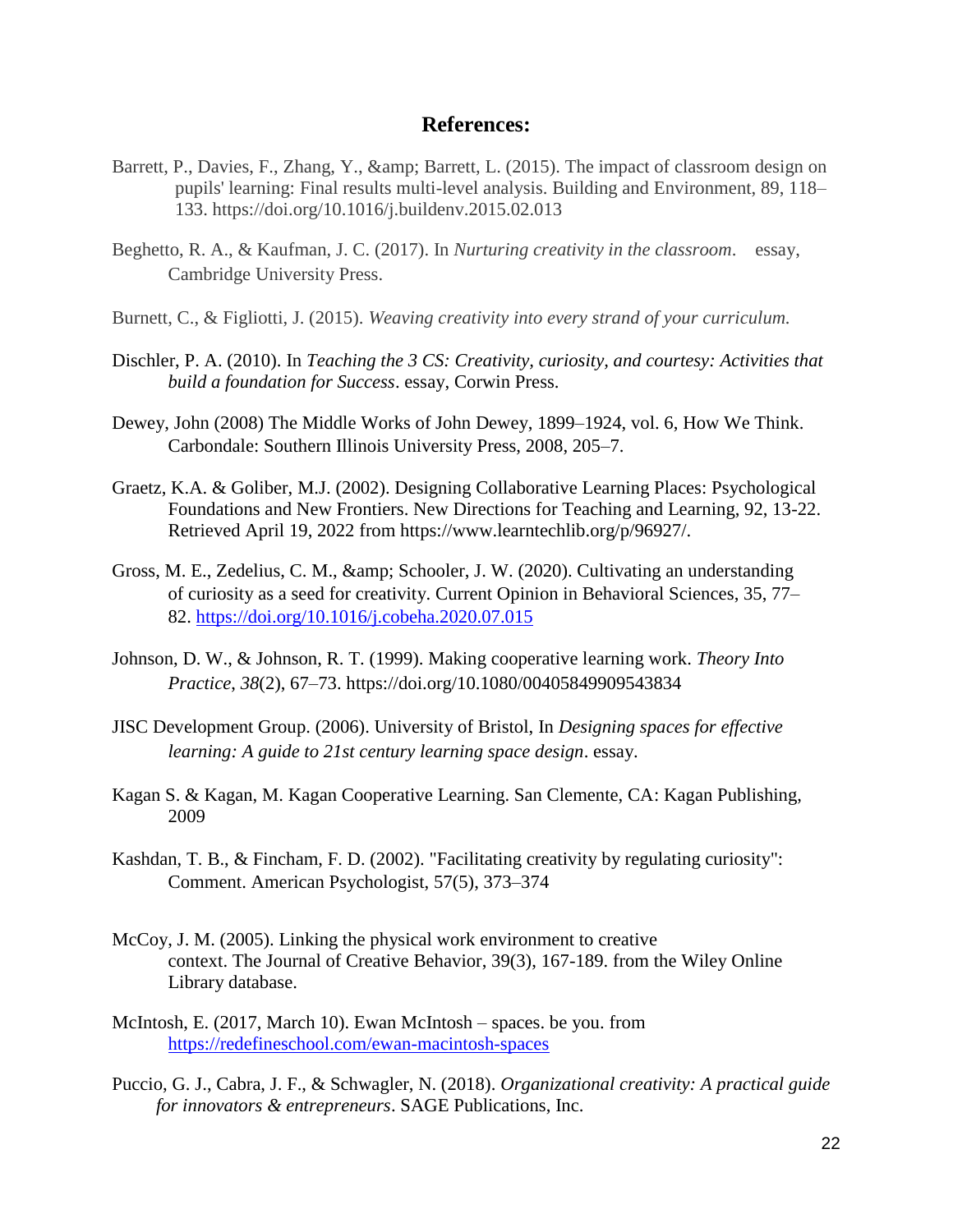- Puccio, G., Mance, M., Switalski, L., & Reali, P. (2012). *Creativity rising: Creative thinking and creative problem solving in the 21st century*. ICSC Press.
- Robinson, K., Aronica, L. (2016). In Creative schools: The grassroots revolution that's transforming education. essay, Penguin.
- Sayiner, S. (2015). Physical Space Drives Innovation: How the Environment Can Increase an Organization's Productivity, Creativity, and Innovation. Intersect: The Stanford Journal of Science, Technology, and Society, Vol 8(No.2).
- Shankar, A., & amp; Zurn, P. (2020). *Conclusion: Curiosity Studies*, 269–290. https://doi.org/10.5749/j.ctvzpv67w.19
- Slavin, R. E. (1995). *Cooperative learning: Theory, research, and practice*. Boston: Allyn & Bacon.om/our-philosophy.
- Smith System Blog. (2021, November 9). *Transforming older schools into modern learning*  spaces. Retrieved April 19, 2022, from [https://smithsystem.com/smithfiles/transforming](about:blank)[older-schools-into-modern-learning-spaces](about:blank)
- Stanford d.school. (n.d.). Retrieved November 15, 2021, from https://dschool.stanford.edu/.
- Starko, Alane Jordan (2021). *Creativity in the classroom: Schools of curious delight*. ROUTLEDGE.
- *TED*. Retrieved September, 2021, from https://www.ted.com/talks/sir\_ken\_robinson\_do\_schools\_kill\_creativity.
- Torrance, Paul (1979). *An instructional model for enhancing incubation.* The Journal of Creative Behavior, 13(1), 23–35. [https://doi.org/10.1002/j.2162-6057.1979.tb00186.x](about:blank)
- Vehar, J. R., Firestien, R. L., & Miller, B. (1997). *Creativity unbound: An introduction to creative problem solving*. Innovation Systems Group.
- Virco, a leading manufacturer of office & amp; school furniture. (n.d.). from https://www.virco.com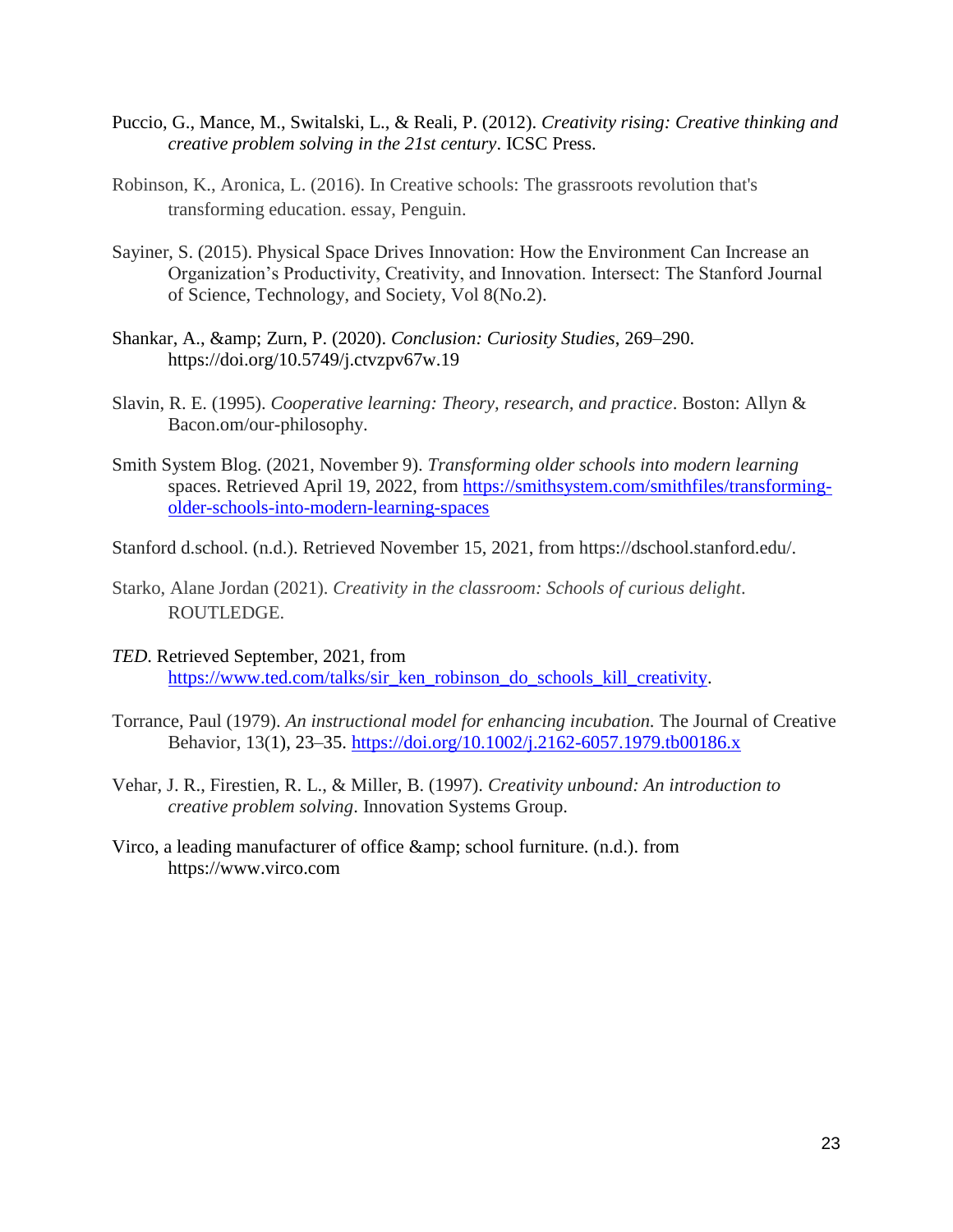# **Appendix A: Classroom Seat Levels**



(Image from Virco.com)

This picture from the company Virco shows how some classrooms are changing to include different furniture with different heights. It also includes a short rocker chair called Zuma Series Floor Rocker in orange. This company has shown different designs with healthy movement in the classroom which can stimulate creativity in students.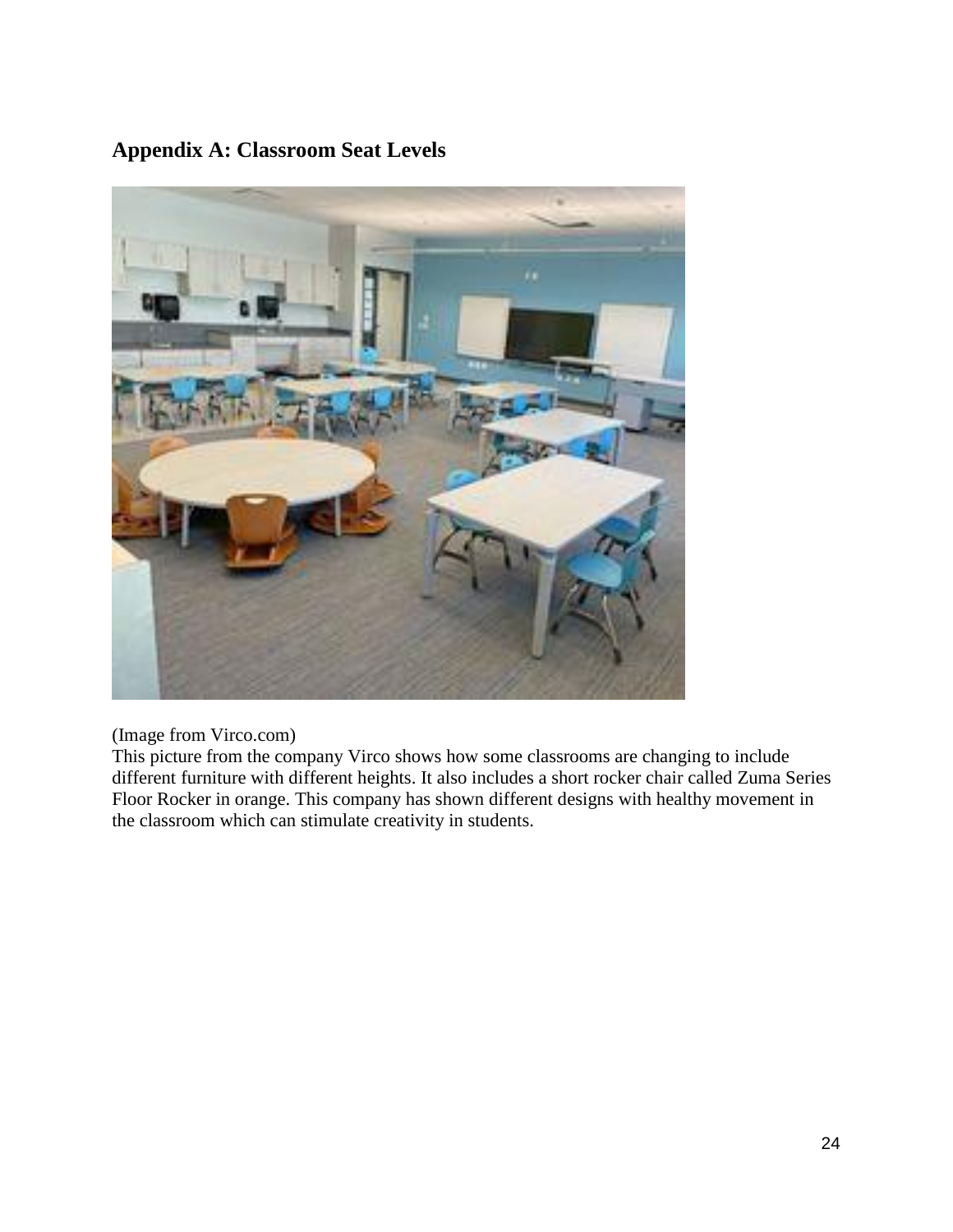**Appendix B: A Creative Classroom**



This image is made to link each aspect of my research to the design of a classroom. Each is something I believe will foster to make a creative classroom.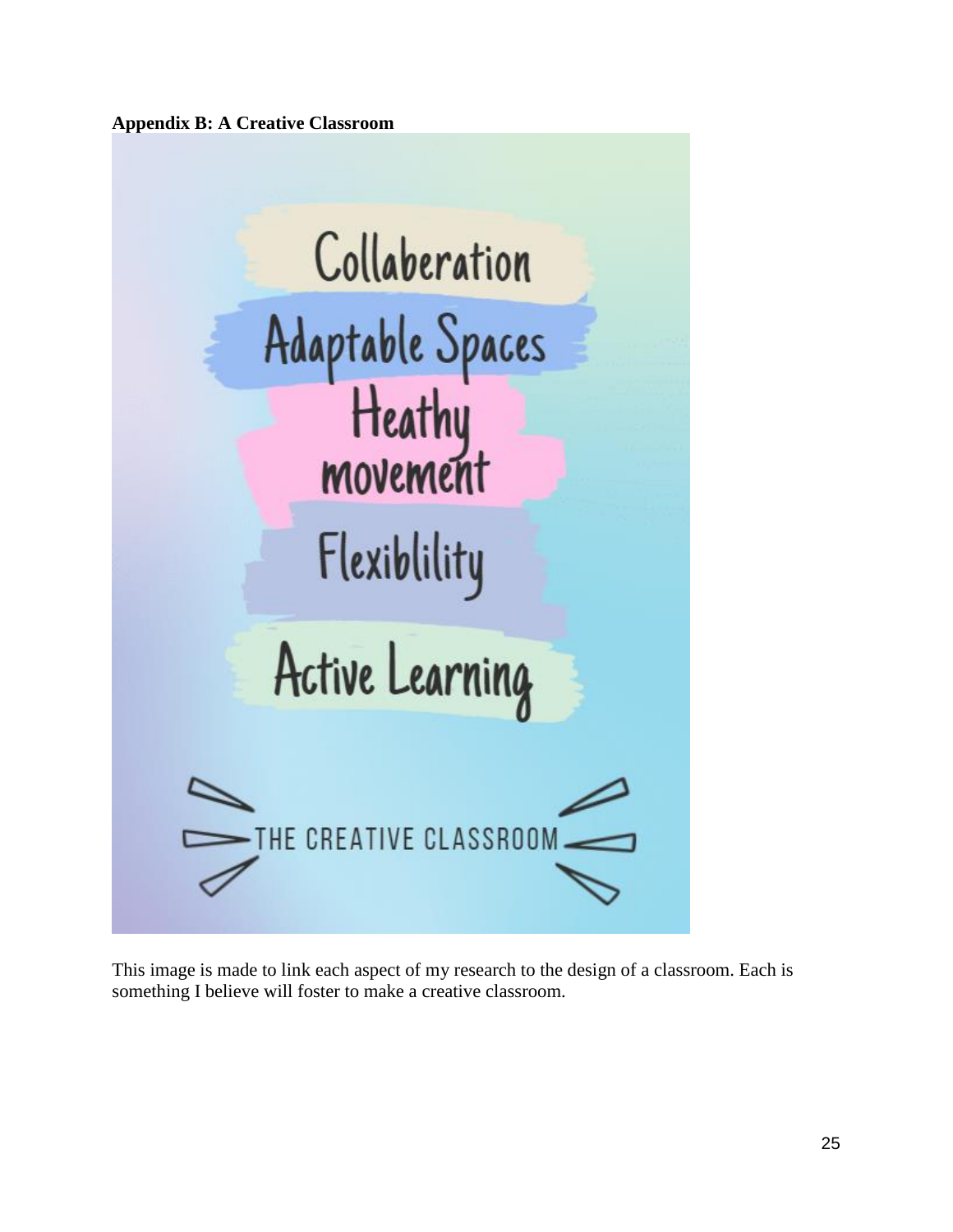# **Appendix C: Suspension Chair**



The Flavors® Noodle Chair has a patented suspension below its seat pan that allows it to tilt slightly in all directions. This makes the chair more comfortable than other classroom chairs and also encourages the student to engage his or her core muscles while seated, which promotes better breathing to improve concentration.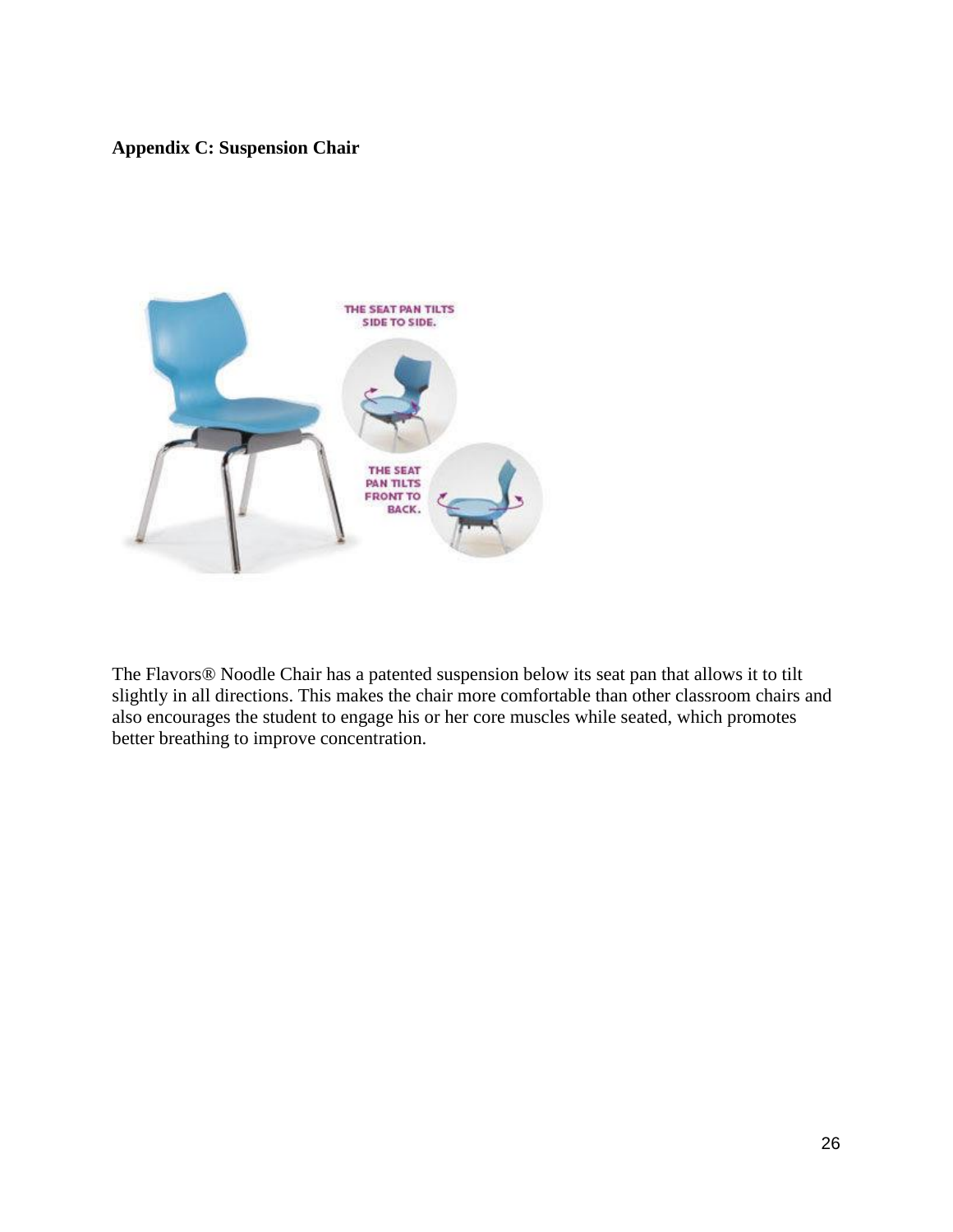# **Appendix D: Classroom Makeover**



This image from smithfurniture.com which it features flexible and moveable seats.